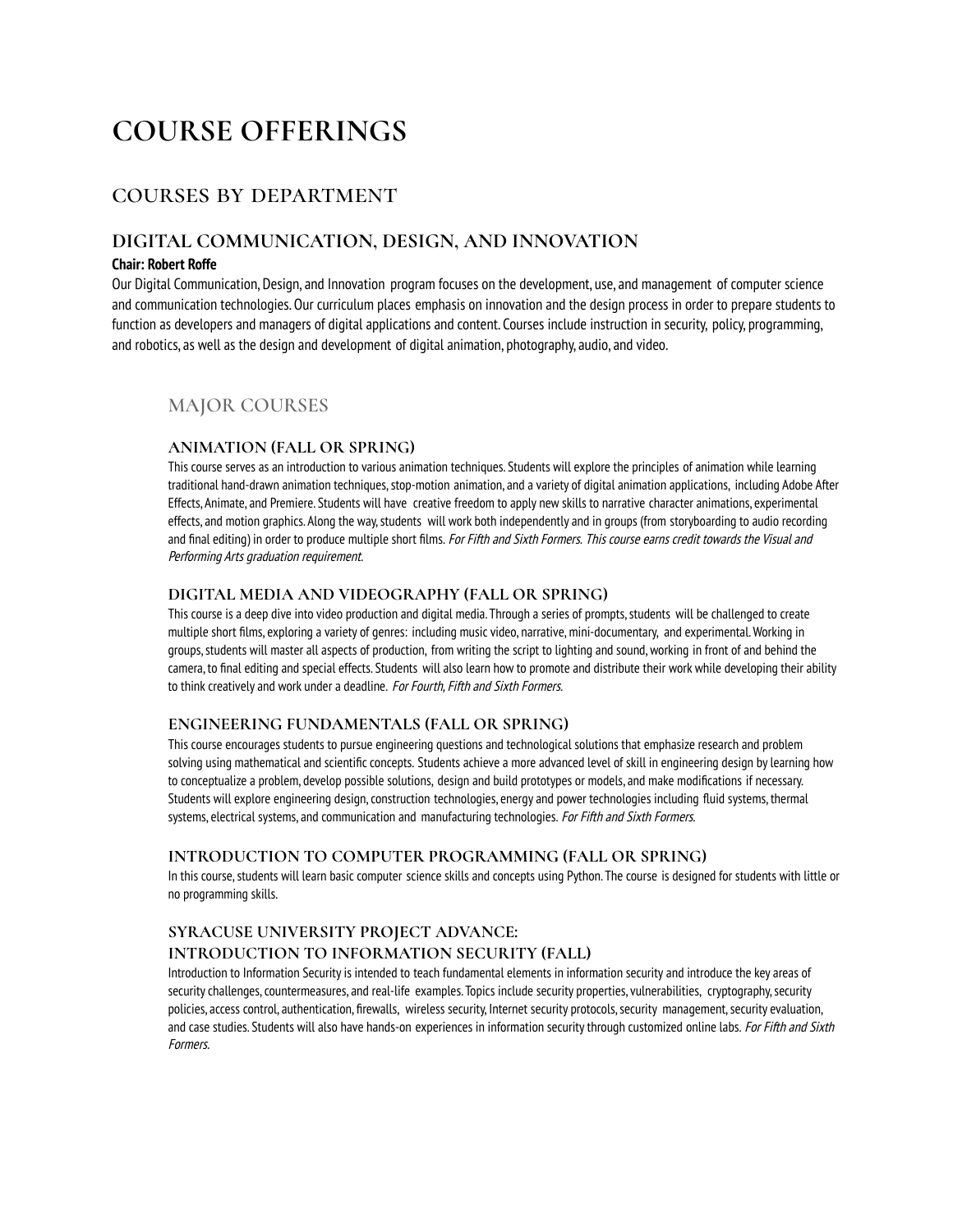## **MINOR COURSES**

### **DESIGN THINKING (FALL OR SPRING)**

The Design Thinking course will provide a student-led, problem-based approach to learning. Students will navigate the design process identifying problems, developing prototypes, and evaluating success in order to develop solutions to real-world issues. Students will work throughout the semester to create an innovative solution to enhance the Canterburycommunity.

### **DIGITAL ART AND DESIGN (FALL OR SPRING)**

This course will focus on the foundational concepts of digital art-making. Using a variety of tools, including computers, iPads, digital cameras, and apps,students will create a variety of different digital art work. Along the way,students will use Adobe Photoshop, Illustrator, and In-Design, the industrystandard, to enhance their work. Projects will include photo manipulation,collage, logo design, varieties of digital mark‐ making, drawing, and painting. Students will learn to problem solve visually and communicate ideas through the creative integration of type, text, and imagery. This course earns credit towards the Visual and Performing Arts graduation requirement.

### **DIGITAL PHOTOGRAPHY (FALL OR SPRING)**

Students will produce a portfolio of finished works while responding to the guiding question: How does perspective impact an image's message? Taking photographs from extreme points of view, students will focus on composition and the basic elements of design: line, value, shape, form, color, and texture. Creativity and self-expression will be encouraged as students have the freedom to explore while simultaneously working within the parameters of each assignment. Other topics covered will be depth of field, shutter speed, and basic image editing using Adobe Photoshop. This course earns credit towards the Visual and Performing Arts graduation requirement.

### **INNOVATION LAB (FALL OR SPRING)**

This course is a hands-on, experiential class where students will have the opportunityto get their hands dirty by deconstructing, constructing, and repurposing materials in the pursuit of developing problem solving skills in a fun, non-traditional format.

## **ENGLISH**

### **Chair: Alison Bailey**

The members of the English Department strive to develop in each student the reading, writing, speaking, and critical thinking skills needed to meet the demands of a college curriculum. Novels, plays,short stories, and poems expose students to a rich variety of classic and contemporary world literature and encourage an interpersonal appreciation for literature of other cultures and all genders. Canterbury students practice revision techniques to produce polished essays in different modes, including the narrative, the descriptive, and the analytic. Fifth and Sixth Formers, except students in Honors Race Theory, AP Language and AP Literature, select two semester-long English electives.

### **LANGUAGE AND LITERATURE**

This class is a combined skills course integrating acquisition of and improving on all four skill areas of English: listening, speaking, reading and writing. Students will practice new vocabulary in writing and speaking. This class also focuses on increasing listening and reading skills and strategies with an intensive focus on vocabulary development. Students will develop sentence, paragraph, and essay writing skills. Focus will be on learning grammatical structures and using this knowledge within the writing context. Furthermore,students will have the opportunityto develop strategies to improve their organizational skills and to expand and practice new vocabulary.

### **THIRD FORM ENGLISH – THE ELEMENTS OF LITERATURE & COMPOSITION**

Studying a variety of short stories, plays, novels, and poems, students look at the ways authors use literary tools to tell moving stories. Readings may include The Old Man and the Sea, The Lord of the Flies, The Penelopiad, and A Raisin in the Sun. Students learn to write effective sentences and paragraphs and have the opportunity to practice writing the above-mentioned essay modes. The study of grammar includes instruction on avoiding the more common writing problems. Honors section available.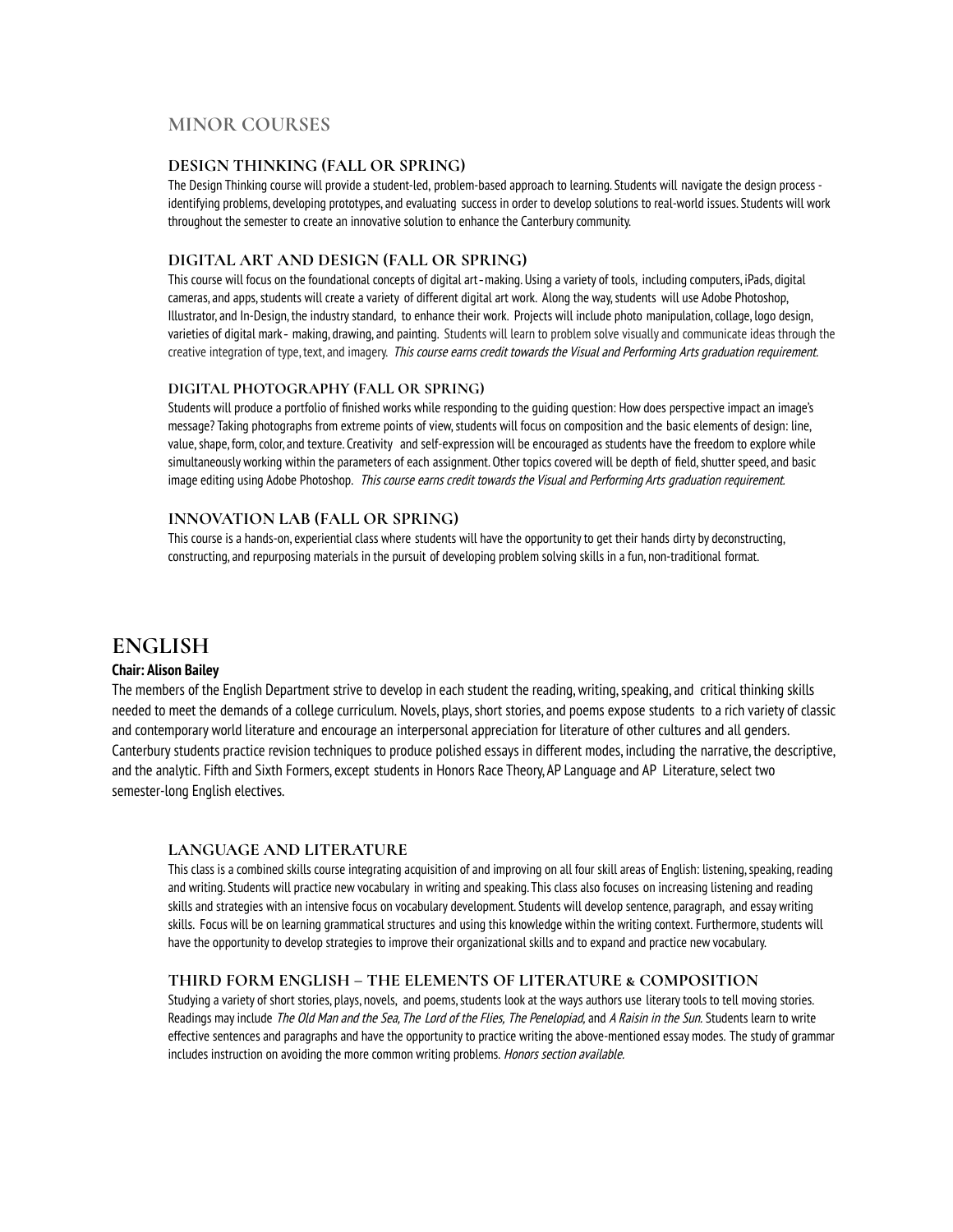### **FOURTH FORM ENGLISH – AMERICAN VOICES**

This course will define the term"American Voice", as well as explore what it means to write with a unique American voice.We will consider how this definition has evolved since the birth of our nation bytracing its development through literature and non-fiction. Students will explore current issues and high interest topics through the close analysis of literature. The course includes all genres —novel, poetry, non-fiction, drama, short story, and film. The writing curriculum gives students the opportunity to focus on writing organized paragraphs and extended essays while practicing the various essay modes of the English Department writing curriculum. Honors section available.

### **HONORS RACE THEORY**

Students in Honors Race Theory will participate in a complex study of Critical Race Theory in America. This yearlong course will spend time engaging with a variety of text and films authored or produced bythe following individuals: Yaa Gyasi, Harriet Jacobs, James McBride, Tommy Orange, Nicole Chung, Malcolm X, Martin Luther King, Jr. and Ava DuVaney. This discussion based course will require students to share their opinions and write daily with an emphasis on the personal narrative. For Fifth and Sixth Formers.

### **ADVANCED PLACEMENT ENGLISH LANGUAGE**

This course cultivates the reading and writing skills that students need for college success and for intellectually responsible civic engagement. Students are guided to become curious, critical, and responsive readers of diverse texts, and become flexible, reflective writers of texts addressed to diverse audiences for diverse purposes. The reading and writing students do in the course should deepen and expand their understanding of how written language functions rhetorically: to communicate writers' intentions and elicit readers' responses in particular situations. The course prepares the student to take the AP English Language examination in May. For Fifth Formers.

### **ADVANCED PLACEMENT ENGLISH LITERATURE**

This course seeks to help students read,write, and think more carefully and deliberately. As readers, theyfocus on authors' use of language to elicit responses from their readers. As writers, they strive to write consciously rather than as an afterthought, seeking to communicate ideas more effectively. Byimproving their reading and writing skills, the students learn to think more clearly and precisely. In addition, they develop their vocabulary byfocusing on bases, prefixes, and suffixes and combinations of those particles in words. The course prepares the student to take the AP English Literature and Composition examination in May. For Sixth Formers.

## **FIFTH AND SIXTH FORM ELECTIVES**

### **LITERATURE OF THE VIETNAM CONFLICT (FALL)**

Of all the American wars and conflicts throughout history, none has inspired a greater volume of literature than The Vietnam Conflict. The emotional trauma and confusion of that war has led to countless novels, non-fiction narratives, memoirs, song lyrics, and poems often written by those who had fought there, but also by those coping with the aftermath of the fighting. The writing continues to this day as many continue to make sense of what once happened in a small southeast asian country over forty years ago. In this semester course we will examine the voice of an American soldier, the voice of a daughter who lost a father to the conflict before she could even meet him, and a voice from the enemy side. This course is offered in honor of Charles L. Bergevin '62, David M. Burke '65, and Paul M.McGrath '62, Canterbury Alumni who lost their lives in the conflict.

### **HONORS LITERATURE OF EMOTIONAL INTELLIGENCE (FALL)**

Why do we feel the way we do, and more importantly, why does it always feel wrong? This semester course explores feelings and emotions,challenging the convention that emotions are private and personal experiences. Students will investigate feelings such as grief, sympathy, love, happiness, and fear through literature and self-reflection. These texts illustrate emotions as lived experiences that are politically and sociallyshaped, learned, regulated, and controlled by gender,class, and race. This discussion-based course will require students to share their opinions, engage with popular culture and media, and write daily with an emphasis on personal reflection.

### **POST-INDUSTRIAL LITERATURE (SPRING)**

A century ago leisure time was limited, and life on the farm and in the factory was hard. Over time, the labor movement, the industrial revolution, and the technologyrevolution have allowed more time for sports and pastimes. As more people watched and participated in leisure time activities, a body of literature inspired bythese activities emerged. Our games have given us a rich variety of real and fictional characters as well as a window into the hearts and souls of towns, regions, and nations.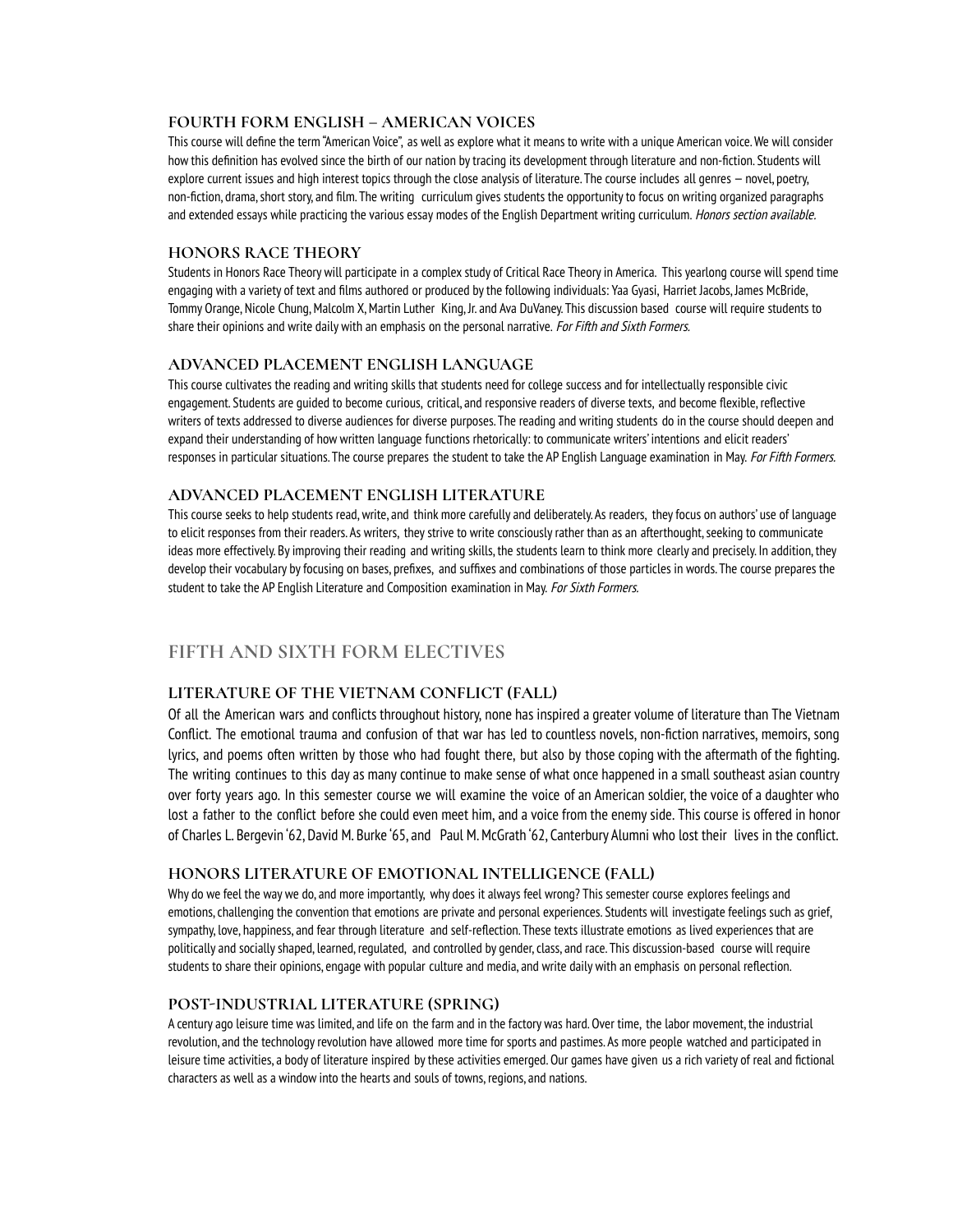### **HONORS LITERATURE OF BEAUTY IN CONTEMPORARY SOCIETY (SPRING)**

How do we navigate a world in which beauty does not match the appearance of the majority of the population? In order to understand how "beauty" is constructed, regulated, and perpetuated in contemporarysociety, this semester course will investigate the history, biology, and sociology of beauty through fictional texts, graphic novels, studies, advertisements, video games, and television. This discussion-based course will require students to share their opinions, engage with popular culture and media, and write daily with an emphasis on personal reflection.

### **HONORS MODERN AMERICAN DRAMA (FALL OR SPRING)**

What makes a film critically acclaimed? How do we assess what we see on the big screen? What are the intricacies of film production? In this course, we will explore a wide variety of films spanning approximately 100 years in order to grasp the development of filmmaking and shifts or experimentation in narrative and storytelling. We will learn to write critically and analytically about film using film terminology. Each week, students are responsible for assigned reading from the textbook, and students can expect reading quizzes. We will also be writing short response papers and a film review, creating a multimedia project, and writing a final paper.

## **SYRACUSE UNIVERSITY PROJECT ADVANCE:**

### **ACADEMIC WRITING (FALL OR SPRING)**

Students will explore various genres of academic writing and read texts from across the disciplines on select topics, such as the role of public spaces or the politics of cultural dissent. You'll learn concrete analytical and rhetorical writing strategies; how to develop effective claims and original insights of your own; and how to communicate those ideas to diverse audiences. For Sixth Formers.

## **SYRACUSE UNIVERSITY PROJECT ADVANCE: CREATIVE NONFICTION WRITING (FALL OR SPRING)**

This course focuses on the genre of creative nonfiction. Students explore varieties of creative nonfiction, such as memoir; biography; the personal essay; travel, science, and food writing; and "new journalism." As its name suggests, creative nonfiction borrows elements from fiction and poetry(e.g., description,scene construction, dialogue, etc.) yet still aims to tell the truth. For a writer to "tell it slant," however, is to acknowledge the ways in which one's subjective viewpoint shapes what counts as"the truth" in telling a story about one's own or another's experiences. Students will have the opportunity to experiment with style, genre, and subject in a writing studio environment and to read varied examples of contemporary creative nonfiction. For Fifth and Sixth Formers.

## **HISTORY AND SOCIAL SCIENCES**

### **Chair: Thomas Hamilton**

The History Department endeavors to promote in students an appreciation for historical knowledge, the critical thinking skills necessary to make sense of it, and the compassion to become active world citizens ready and willing to make a difference.While each course presents core subject knowledge necessaryfor students to develop a better interpersonal understanding of the world in which theylive, the courses further aim to promote historical study as a hugely creative endeavor calling students to ask questions, demand substance, thinkinterpretively and develop an open mind. Students are expected to develop research skills appropriate to their level.

The department incorporates new classroom technologies into creative presentations, class debates, mock trials, and historical simulations in an effort to stimulate innovative thinking, group collaboration, and other cognitive skills. Student work includes analysis and interpretation supported by historical information. Where applicable, courses are related to current events in areas such as economics, politics, foreign affairs, and environmental issues.

### **FOUNDATIONS OF CIVILIZATION**

Foundations of Civilization is offered primarily to Third Formers with the purpose of establishing the basis for historical study. The course is designed not onlyto cover the content of emerging civilizations, but also to introduce and develop organizational, analytical, research, and writing skills. The course begins with an exploration of the history of ancient civilizations in Mesopotamia, China, Africa, and India as well as the "classical"civilizations of Greece and Rome. Students then focus their studies on the formation of empires in Russia, East Asia, Africa, and the Middle East before discussing the European Middle Ages and the formation of early modern Europe. Students complete a number of writing assignments including a short research paper. Honors section available.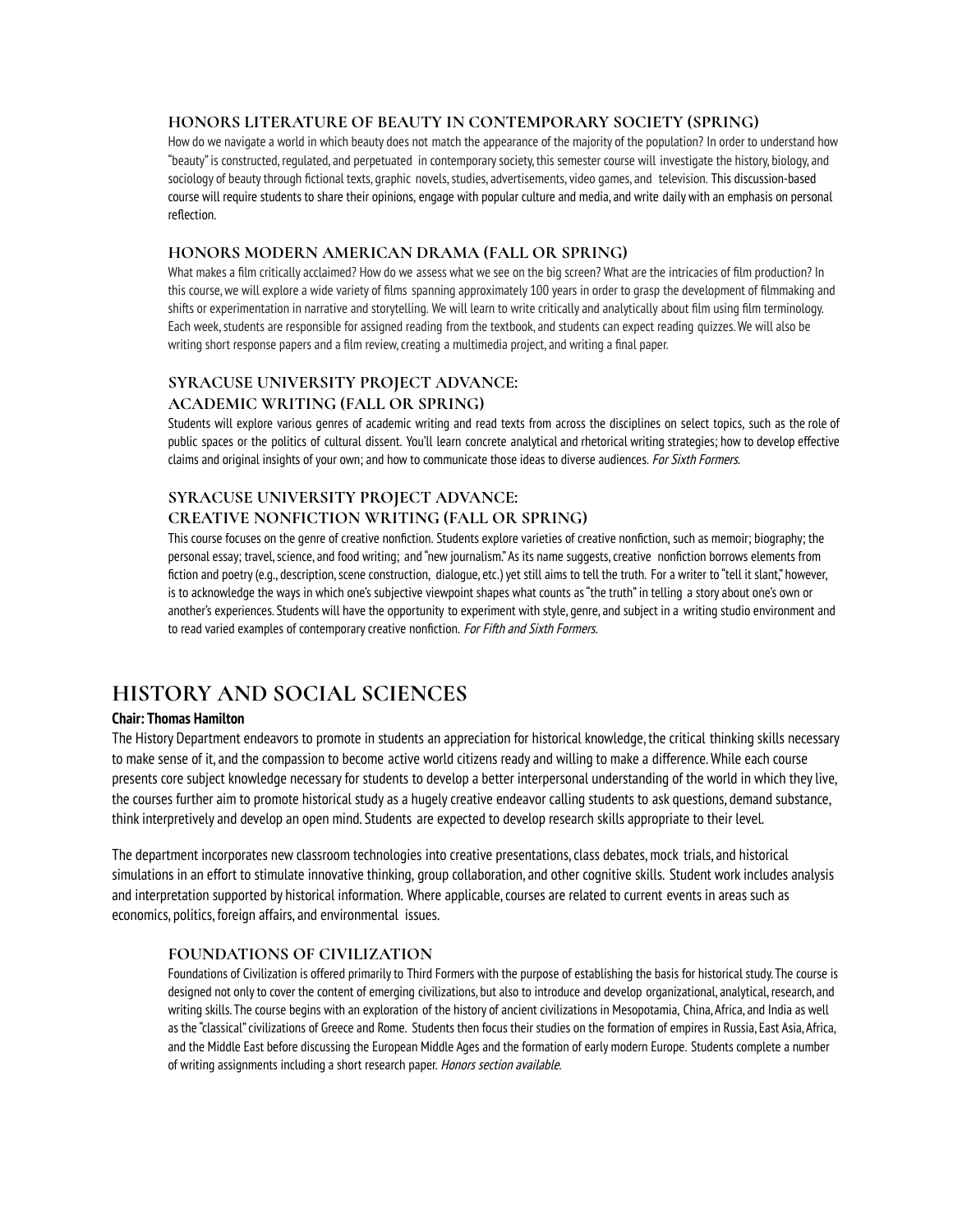### **WORLD HISTORY**

World History is offered primarily to Fourth Formers. The course builds on the "Foundations of Civilization" studied during the Third Form year by exploring several important turning points in European history and assessing their impact on modern civilization. Topics include the Renaissance & Reformation, the Age of Exploration, the Scientific Revolution & Enlightenment, the French Revolution, the Industrial Revolution, Imperialism, the two World Wars and the Cold War. Emphasis is given to the continued instruction and the practice and development of essential skills needed for the study of history, including reading comprehension, analyzing primarysource documents, outlining historical arguments and applying an open mind to the study of historical issues. In addition to continuing their development of historical thinking and writing through independent assignments, students work collaboratively throughout the year on a series of "mini-projects" designed to develop specific research skills using a variety of libraryresources.

### **HONORS WORLD HISTORY**

Honors World History is offered primarily to Fourth Formers. The course uses a thematic approach to explore European history from the Renaissance to the fall of the Soviet Union and to assess the role of historical themes such as culture, religion, geography, technology, economics, war, and ideology in shaping modern western civilization. Students broaden their understanding of critical events by reading and analyzing a variety of source materials, thinking interpretively, and writing persuasively. Students are encouraged to "think 360" by exploring topics from a variety of perspectives and engaging in experiential learning through extended debates and simulations before casting judgment on a variety of historical issues. In addition to continuing their development of historical thinking and writing through independent assignments, students work collaboratively throughout the year on a series of "mini-projects" designed to develop specific research skills leading to a small research project in the spring semester.

### **ADVANCED PLACEMENT WORLD HISTORY**

AP World History is primarily for Fourth Formers. The course builds an understanding of cultural, institutional, and technological precedents that, along with geography,set the human stage. This understanding is advanced through the acquisition of selective factual knowledge, the application of appropriate analytical skills, and the integration of small research tasks into the class curriculum. The course highlights the nature of changes in international frameworks, their causes and consequences, and comparisons among major societies. Students enrolled in this course are required to take the APWorld History exam in May and complete a short research paper.

### **UNITED STATES HISTORY**

United States Historyis offered primarilyto Fifth Formers. The course is presented chronologically from European arrival to the post World War II era with an emphasis on acquiring core knowledge and interpreting the meaning of the essential events and issues that make up the American heritage. Students continue to develop the essential skills needed to think and write like a historian by applying active reading strategies and engaging in student-centered enrichment activities designed to promote analysis of controversial issues. Each chapter is supplemented with primary source documents from the Stanford Reader series designed to develop skills in critical reading, source analysis, and interpretive thinking. Along the way, students continue to develop their persuasive writing and research skills bycompleting an independent research project during the second semester. Required for graduation.

### **HONORS UNITED STATES HISTORY**

Honors United States History is offered primarily to Fifth Formers. This course is structured around this central question: what does it mean to be an American? By this, we mean to search our history from the colonial period to the post-World War II era to discover the beliefs, character traits, and institutions that make America unique. Content is presented thematically byfocusing on the role of citizenship, the role of the west, and connecting the past to the present in an effort to understand the consistencies and contradictions in the American Dream. Students engage in experiential learning in the classroom through extended simulations, trials, and debates to promote historical thinking by analyzing controversial issues through a variety of perspectives before casting judgment as an historian. Students learn strategies for critical thinking, persuasive writing, and research which culminates in an interpretive project during the spring semester.

### **ADVANCED PLACEMENT UNITED STATES HISTORY**

AP United States History prepares students for intermediate and advanced college courses. Students learn to assess historical materials, weigh evidence and interpretations presented in historical scholarship, arrive at conclusions based on informed judgment, and to present reasons and evidence clearly and persuasively in an essay format. Students enrolled in this course are required to take the AP United States History exam in May and to write a research paper.

### **ADVANCED PLACEMENT GOVERNMENT AND POLITICS**

AP U.S. Government and Politics is an introductory college-level course in U.S. government and politics. Students cultivate their understanding of U.S. government and politics through analysis of data and text- based sources as they explore topics like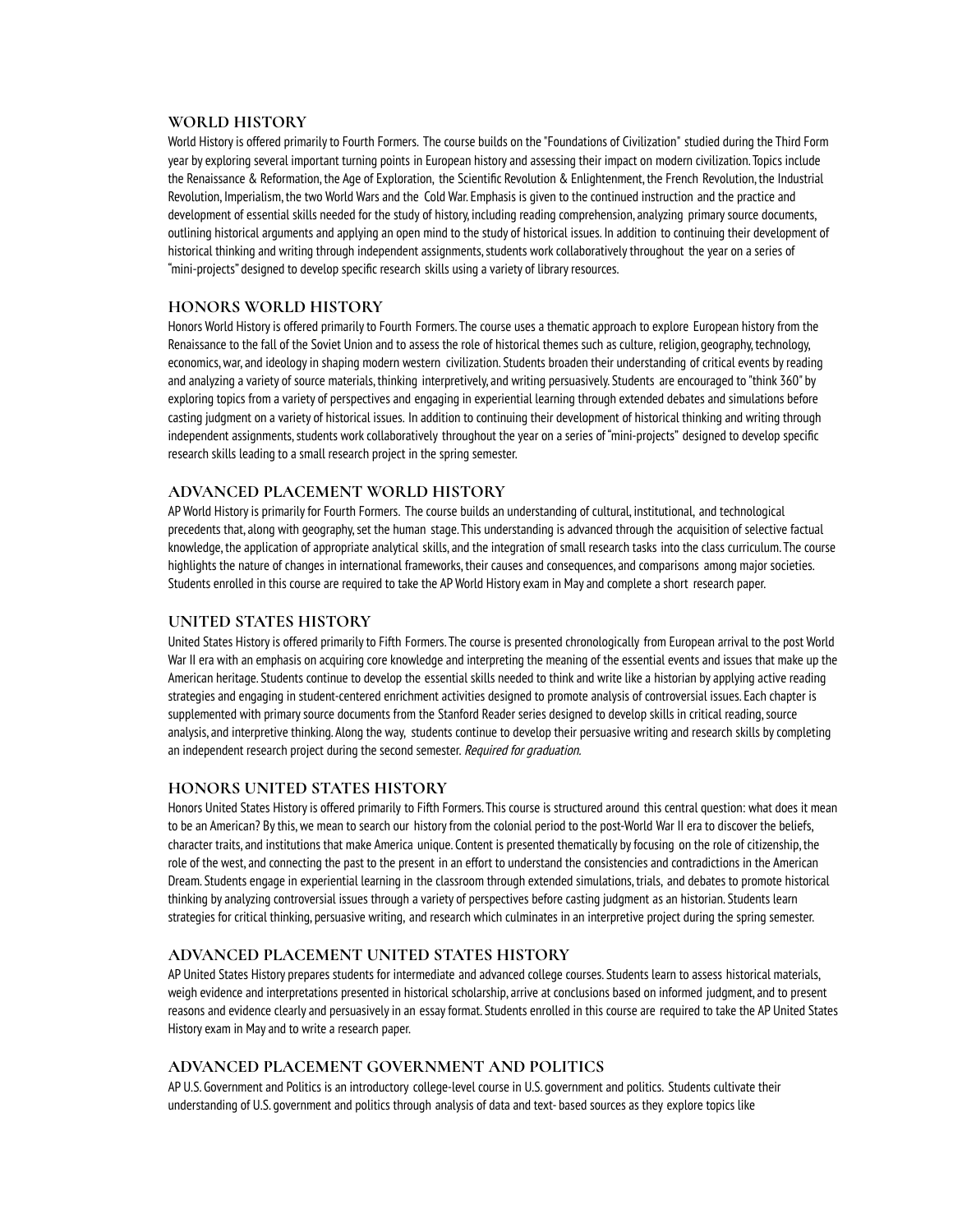constitutionalism, liberty and order, civic participation in a representative democracy, competing policy-making interests, and methods of political analysis. Prerequisite: United States History. For Fifth and Sixth Formers.

## **FIFTH AND SIXTH FORM ELECTIVES**

### **HISTORY OF LATIN AMERICA (FALL)**

In this course, the 600 year period from Pre-Columbian Americas to the present day will be analyzed through economic, social, political, philosophical, and cultural lenses. This will provide a clearer understanding of how historians study history and Latin America in particular. Understanding why Latin America is so connected to the United States while having its own rich and exciting history will be essential themes of this course. All of this will be done by analysis of primarysources like books, paintings, songs, journals, and cultural items. Excerpts of secondarysources will also be looked at to understand the differing conclusions historians draw from the same information.

### **HOLOCAUST (FALL)**

This course introduces students to the historical origins of anti-Semitism and surveys German history from the twentieth centuryto World War II. Emphasis is placed on the political and social developments which elevated the persecution of Jews to official government policy and almost succeeded in the total extermination of Jews from Europe. Through independent reading and research, students will further hone their ability to read and write analytically. A short research paper is required.

### **HONORS COLONIAL AFRICA (FALL)**

This course introduces students to the history of colonial Africa from the late fifteenth centurythrough the period of high colonialism in the late nineteenth and early twentieth centuries. Students will examine the origins, structure, operation, and impact of colonialism, but they will also consider crucial questions of how Africans perceived colonialism and how they reacted after the forcible imposition of colonial rule between 1881 and 1914 when nearlythe entire continent of Africa fell under European domination. Readings will include a wide variety of primary,secondary, and literarysources, and students will conduct a series of case studies focused on the experiences of Africans under French, British, and Belgian rule. A short research paper will serve as the final exam for the course.

### **CORPORATE COLONIALISM (SPRING)**

In this class, students will be learning about the rise of Multinational Corporations (MNC) and their role in imperialism between the 17th and 20th centuries as well as determining if it is still going on to this day. Three questions will frame this class throughout the semester: How did companies colonize for European empires? If it did, how did imperialism and MNC change bythe 19th/20th centuries? Globalism or Imperialism? Students will look at companies as case studies throughout the centuries in question, such as the British East India Company, Belgian Free State, United Fruit Company, and Firestone. At the end of the course the students will research an aspect of MNC or Imperialism (social aspects, economic impacts, or political implications) and delve deeplyinto the subject to understand the nuances and impact of said aspect.

### **MODERN MIDDLE EAST (SPRING)**

This course will provide students with an in-depth study of the Middle East Region in the 20<sup>th</sup> and 21<sup>st</sup> Centuries. Beginning with the downfall of the Ottoman Empire after World War I, this course examines the European influence on the Middle East, the formation of nation states, and the modernization of the area. It also covers the major events in the region, including the Arab-Israeli conflict, the Iranian Revolution, Islamic radical movements, the Gulf War and US intervention in the region, culminating with the Arab Spring and current events in the region. Students will analyze the causes and effects of the tensions in the region and their global impact. A short research paper is required.

### **HONORS POST-COLONIAL AFRICA (SPRING)**

This course introduces students to the history of Sub-Saharan Africa in the twentieth century. The first section of the course will review the era of European conquest in the late nineteenth century and analyze the socio-economic and cultural consequences of colonialism. Students will then consider the factors that brought about an end to European occupation, including the rise African nationalism across the continent and the armed rebellions that led to independence. The third section of the course examines the postcolonial states,with case studies in the politics of development and the origins and impacts of civil wars, as well as specific country studies on Apartheid South Africa and Nigeria. Finally, students will write a short research paper on a current issue facing one or more African nations. Class materials will include a variety of primary and secondary sources as well as literary works by African authors.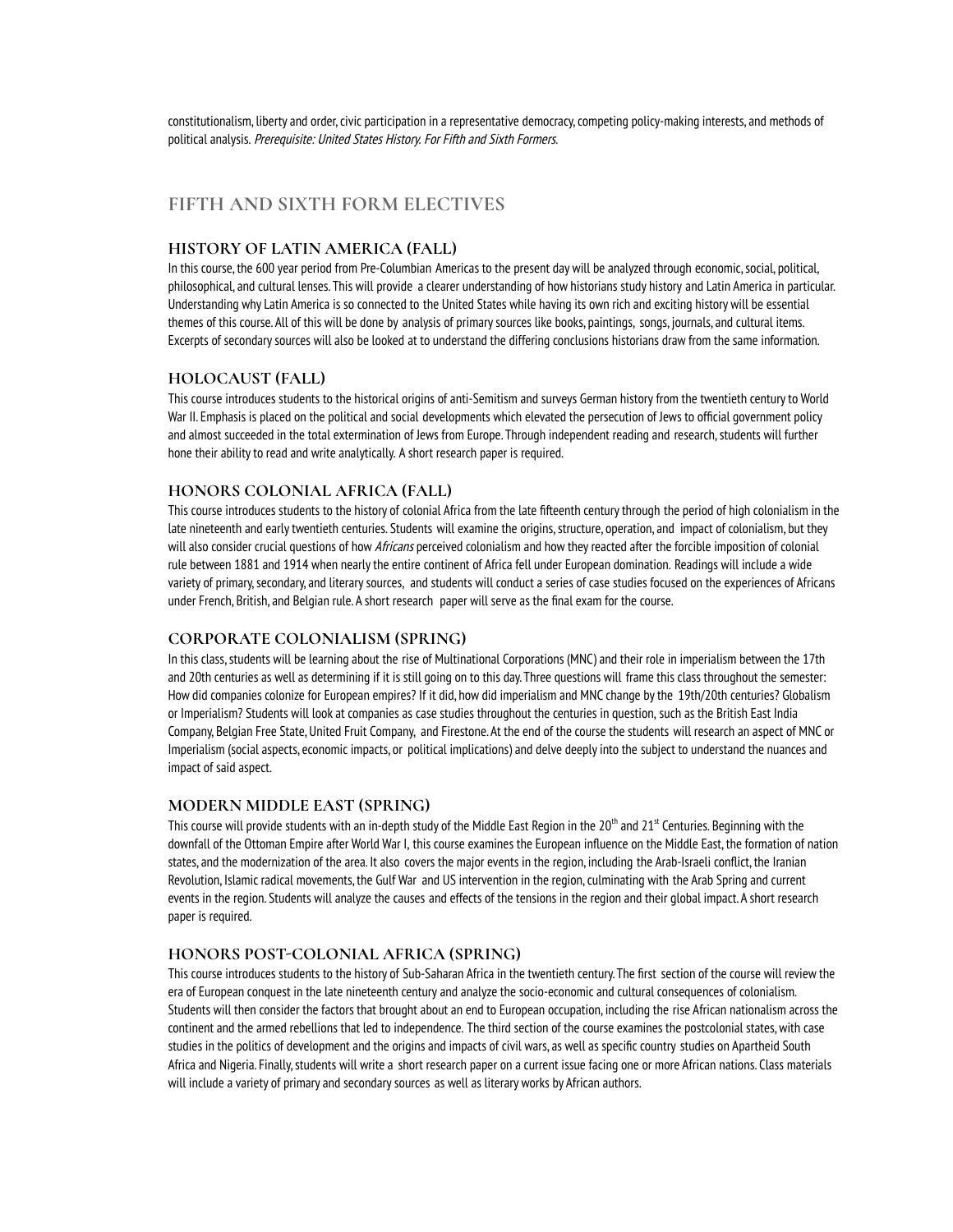### **SYRACUSE UNIVERSITY PROJECT ADVANCE: PRINCIPALS & CONTEMPORARY ISSUES IN SPORT MANAGEMENT (SPRING)**

Principles and Contemporary Issues in Sport Management is an introductory course offered through the Syracuse University David Falk College of Sport and Human Dynamics. This course introduces the student to sport management concepts and sectors through an examination of problems and issues faced by contemporary sport management. Unique characteristics of sport and resulting social and ethical responsibilities of sport managers will be discussed. In addition to the use of traditional pedagogical teaching methods to deliver basic sport management concepts, students are required to complete a comprehensive, hands-on project that demonstrates their comprehension of the different sectors of the industry covered throughout the semester.

### **AMERICAN GOVERNMENT (FALL OR SPRING)**

This course is designed to help students understand the history and structure of the American government. The class begins with a study of the Articles of Confederation, the Constitution, and the three branches of government. The course then moves on to such topics as state and local government, the responsibility of the government in domestic affairs, and U.S. foreign policythroughout the years. Through the examination of American government, students will be better equipped to make informed decisions as citizens. A short research paper is required. Prerequisite: United States History.

### **INTERNATIONAL DIPLOMACY (FALL OR SPRING)**

This course is dedicated to familiarizing students with the major traditions that have dominated foreign policy. Students will examine prominent theories in international relations while taking part in a series of case studies and simulations. Students will then apply their knowledge of diplomatic history and International Relations theoryfrom the course to discuss and debate the factors that contributed to events including the annexation of the Philippines, the Marshall Plan, the 1953 coup in Iran, the Cuban Missile Crisis, and the Iraq War.

### **THE CHANGING LENSES OF HISTORY (FALL OR SPRING)**

In this class, students will be looking at the implications of traditional and new media in History, while also examining the skills and strategies used in these various platforms to spread information and perspective. This class will cover a wide range of historical events, from the inception of the printing press to the impact of #ads and algorithms on our everyday lives. Areas of focus will also include the influence of photography on the Civil War and Gilded Age in the United States, television in the 20th century, and most significantly the rise of the social media and the age of misinformation- which students will complete a final project on, while also reflecting on their own role as media consumers.

### **SYRACUSE UNIVERSITY PROJECT ADVANCE: AMERICAN HISTORY SINCE 1865 (FALL OR SPRING)**

American Historysince 1865 is a study of US history from the end of the Civil War to the present.While such a course cannot be fully comprehensive, it will focus on many of the important developments and major trends that have shaped modern American life such as the impact of slavery, US expansionism, the Cold War, globalization, and much more. Through analyzing primary and secondary sources, class discussions, and various types of assignments, students will have a chance to do history: allowing them to learn how historians think about, and investigate, the past. Bythe end of the semester students will not onlyknow more about the American experience, they will have learned how to construct persuasive arguments, to use evidence effectively, and to hone a variety of analytical skills that will be of value to them during their undergraduate experience and in their future. Prerequisite: United States History. For Fifth and Sixth Formers.

### **SYRACUSE UNIVERSITY PROJECT ADVANCE: ECONOMICS OF PERSONAL FINANCE (FALL OR SPRING)**

This Introduction to Personal Finance focuses on the foundations of financial planning—such as setting short-term and long-term financial goals—and then tackles essential aspects of consumer personal finance, including record keeping, budgeting, banking, saving, borrowing, investing, insurance, taxes, and retirement planning. For Fifth and Sixth Formers.

### **SYRACUSE UNIVERSITY PROJECT ADVANCE: ENTREPRENEURSHIP (FALL OR SPRING)**

During this course, we will assess, explore, critique, and celebrate entrepreneurship. Entrepreneurship is approached as a way of thinking and acting, as well as an attitude and a behavior. Our emphasis is on entrepreneurship as a manageable process that can be applied in virtually any organizational setting. Moreover, our interest is in sustainable entrepreneurship, or entrepreneurship over the life cycle of a person's entire career; in organizations as they evolve from start-up enterprises to sizable corporations; and in societies as they move from undeveloped to post-industrial. For Fifth and Sixth Formers.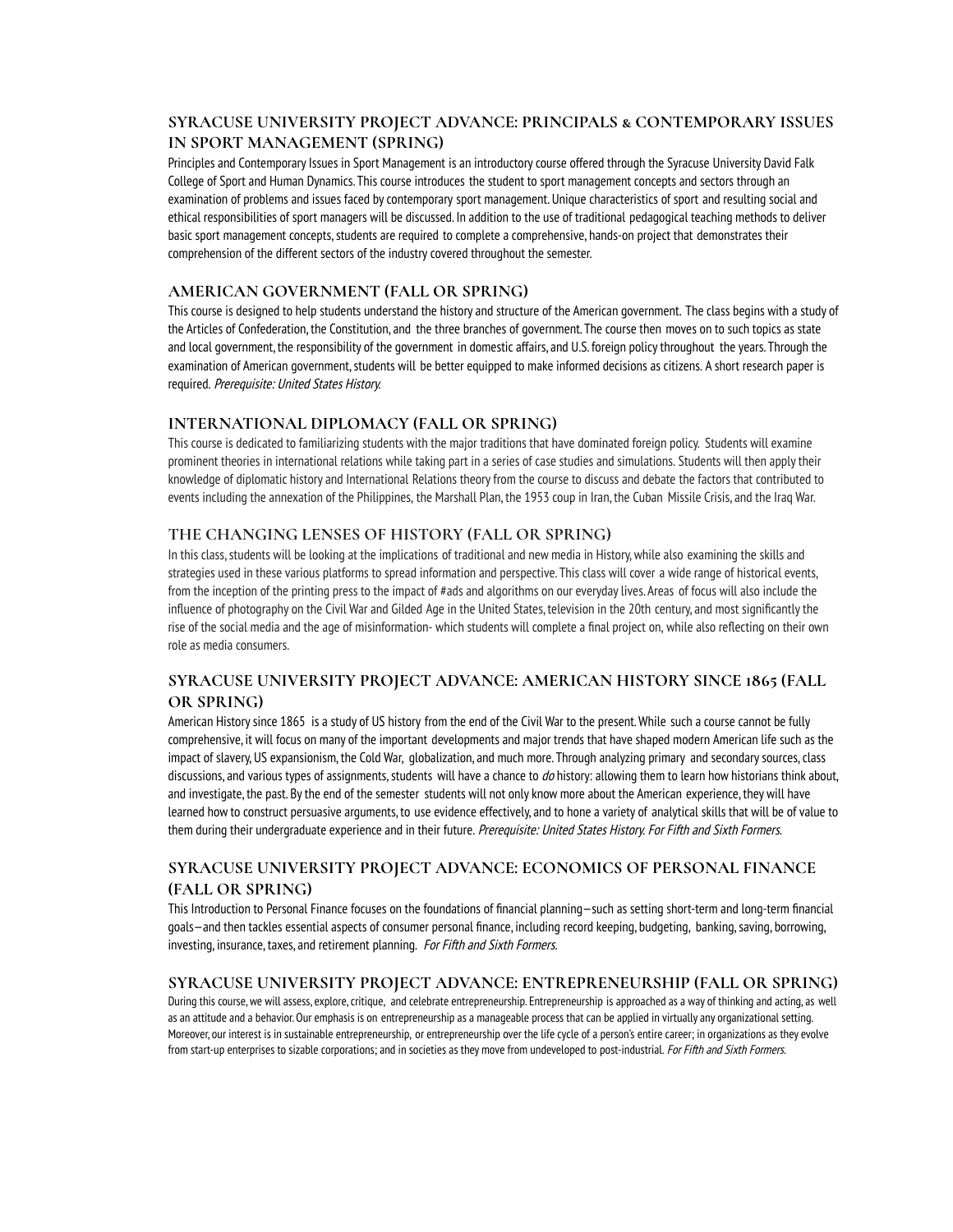## **LANGUAGES**

### **Chair: Keiko Mathewson**

The Language Department strives to instill in each student a love for language, cultures, and the satisfaction derived from the relative mastery of a second language.We aim to develop in the student the abilityto read with understanding and to speak and write correctly and effectively.We teach structures in context through storytelling and immersing the student in the language during the class period. Emphasis is placed on comprehensive input.We build on this byfurther presenting the language to the students through expanded reading, speaking, writing, conversation, and group work. Finally, we encourage the students to study language at the college level and to experience those languages and cultures first-hand through chaperoned trips and exchange programs creating inter/intrapersonal connections to the languages being studied.

Spanish language students can opt to partake in an exchange with the San Cayetano School in Palma de Mallorca, Spain. The Summer Institute in Puigcerdà is an academic and cultural program for students in all levels of Spanish. French students have the opportunityto take a trip to Quebec in the colder weather and experience the Francophone language and culture.

In Latin, students develop reading fluency and cognitive skills. With continual exposure to vocabulary, forms, and grammatical structures within a text,we reinforce the students' understanding of these topics.We teach the Latin language and topics in Roman culture in context,with a view to enrich the students' experience of each author covered.

Language courses at all levels are scaffolded to the AP Exam allowing implementation of real life situations and more useful vocabulary to all students.

Note: In addition to fulfilling the three-year language requirement, students may elect to take a second language. In doing so, they must commit to studythat language for at least two years. Sixth Formers may not enroll in <sup>a</sup> first-year language.

The Donovan Center for Learning may waive the three-year language requirement for students with diagnosed language or learning differences. Students for whom English is <sup>a</sup> second language are expected to meet all of the School's distribution requirements with the exception of foreign language.

## **FRENCH**

### **FRENCH 1**

In French 1 students acquire useful, high frequency vocabulary. Bythe end of the first year, the students are able to express themselves in the present and past tenses. Thematic vocabulary includes family, home, school schedule, sports, clothes, colors, numbers, dates, and life at Canterbury.

### **FRENCH 2**

Bythe end of Level 2 students are studying the basics of the subjunctive mood. Students in French 2 master the past tenses the imparfait and the passé composé. Thematic topics of vocabulary include talking on the phone and sending texts, personal relationships, life at home and at Canterbury, going on a date, fashion, shopping, and school life.

### **FRENCH 3**

In French 3 the students round out their study of French grammar, and continue the mastery of the past tenses and future,conditional and subjunctive. An emphasis on oral and more advanced written communication also continues at this level. We use video clips to expose the students to native speakers. Honors section available.

### **FRENCH 4**

In French 4 the students refine their grammar through a final review of the major grammatical topics and verb tenses. In addition, the students study culture through film, literature, and music. A series of film shorts supplements the learning. Honors section available.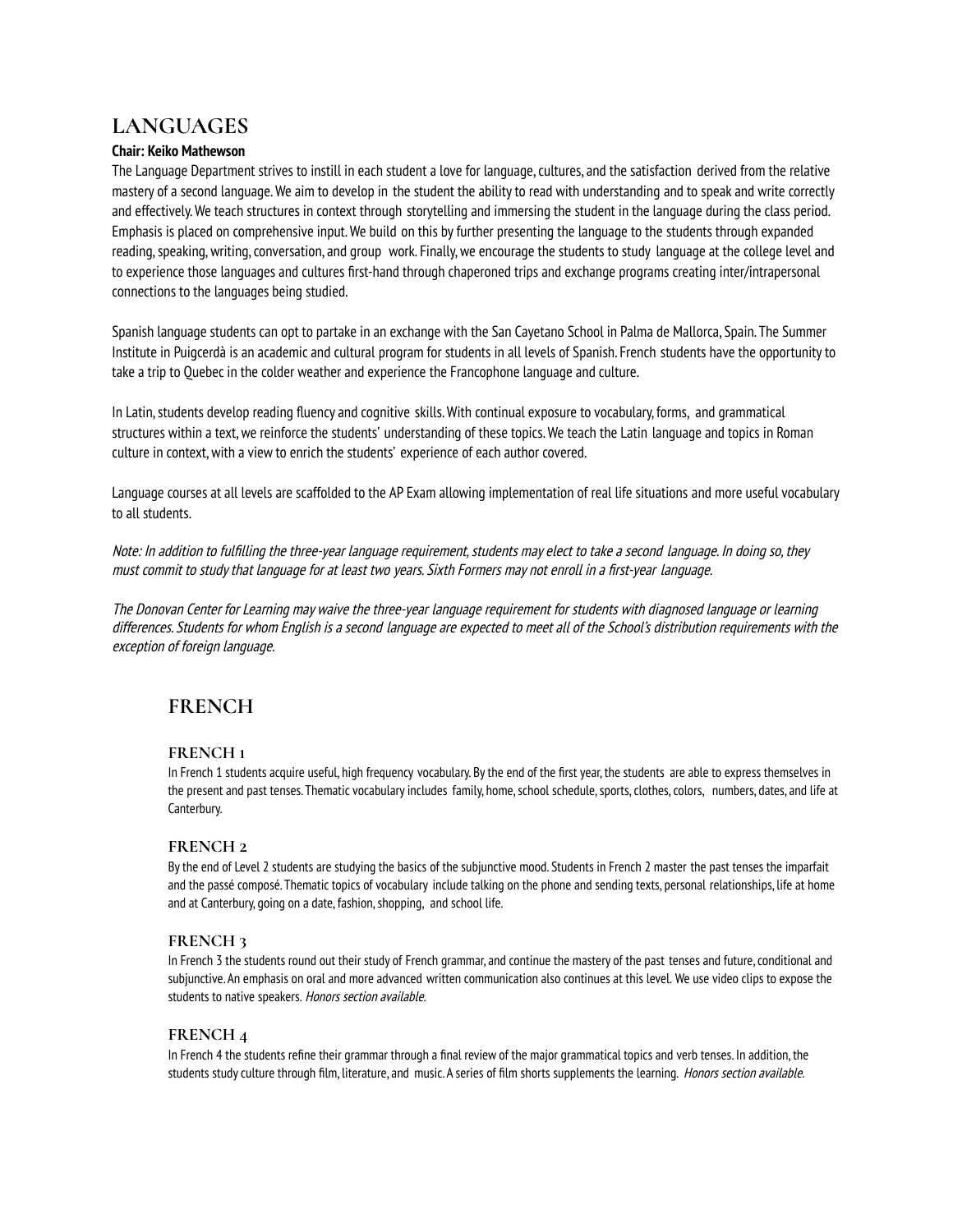### **ADVANCED PLACEMENT FRENCH LANGUAGE AND CULTURE**

Students in the AP Language class prepare for the AP Language and Culture exam. Conducted exclusively in French, the course continues to develop all language skills. The students also compose and express more complex thoughts and ideas, review grammar, and become familiar with the format of the AP exam. Though the AP exam is the final assessment, this class continues the acquisition of structures and fine-tunes language use and skills. The course prepares students to take the AP French Language exam in May.

## **SPANISH**

### **SPANISH 1**

In Level 1 students acquire useful, high frequency vocabulary. Bythe end of the first year, the students are able to express themselves effectively in the present tense and can recognize the past tenses. Thematic vocabulary includes family, home, school schedule and sports, travel, clothes and colors, numbers and dates, and life at Canterbury.

### **SPANISH 2**

By the end of Level 2 students are studying the basics of the subjunctive mood. Students in Spanish 2 master the past tense, the imperfect and preterit. Thematic topics of vocabulary include talking on the phone and sending texts, personal relationships, life at home and at Canterbury, going on a date, fashion, shopping, and school life.

### **SPANISH 3**

In Spanish 3 the students complete their study of grammar, focusing on the perfect tenses and the subjunctive. We continue the emphasis on oral and more advanced written communication at this level. Students who have shown a knackfor and ease with the language may be selected for the honors Spanish 3 class where we begin to focus on Advanced Placement tasks. Honors section available.

### **SPANISH 4**

In Spanish 4 the students refine their grammar through a final, sweeping review of the major grammatical topics and verb tenses. In addition, the students study culture through film, original literature, and music. A series of film shorts supplement the learning. Honors section available.

### **ADVANCED TOPICS IN SPANISH - CONVERSATION AND CONTROVERSY**

In this post-AP course, students will cover a variety of topics ranging from deforestation to immigration, racism, and the many challenges that arise with these issues. Through authentic documentaries, articles, and podcasts, students will live the issues facing many Spanish speakers in the United States and in their home countries. With the use of debates, speeches, and persuasive writing, the students will culminate their language experience by covering current topics and being able to speak to the topic in the second language. Department approval required.

### **ADVANCED PLACEMENT SPANISH LANGUAGE AND CULTURE**

Conducted exclusivelyin Spanish, this course continues to develop language skills. Students will also compose and express more complex thoughts and ideas, review grammar, and become familiar with the format of the AP exam. Though the AP exam is the final assessment, this class continues language acquisition and fine-tunes language use and skills. The course prepares students to take the AP Spanish Language exam in May.

### **ADVANCED PLACEMENT SPANISH LITERATURE AND CULTURE**

Students in this class read representative prose (short stories, novels and essays), poetry, and drama from the Spanish speaking world. This is a survey course that follows the reading list published by the College Board. The students make connections between the works read and the historical period and regions in which they were written. Students develop a deeper understanding of the cultures of the Spanish-speaking world. The course prepares students to take the AP Spanish Literature exam in May.

## **CLASSICS**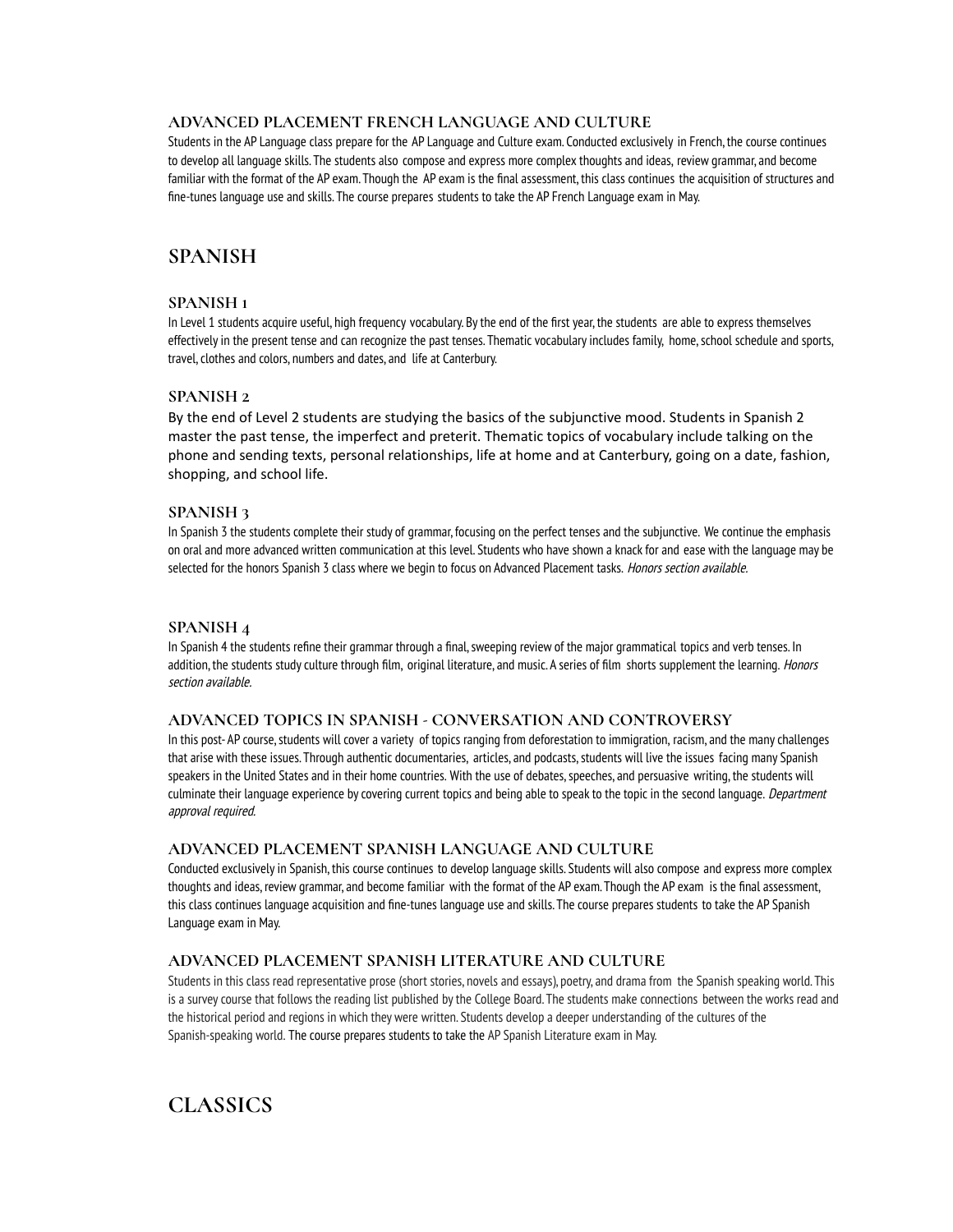### **LATIN 1**

Students learn the fundamentals of Latin grammar, vocabulary, and syntax as theyfocus on reading Latin and using conversational Latin. The reading passages are adapted from Plautus to Boethius, through which the students come to understand the manyfacets of the Roman and post-Roman world.

### **LATIN 2**

Students expand their learning of basic grammar and vocabulary as theyread about Heloise and Abelard, Charlemagne, and Christopher Columbus. Cultural studyincludes aspects of the use of Latin in the Middle Ages, the Renaissance, and in early modern life.

### **LATIN 3**

Students begin the year by reading excerpts from Julius Caesar's De Bello Gallico and selections from Catullus and Cicero. In the second semester, the students read selections from books 1-6 of Vergil's Aeneid as well as excerpts from Horace's Odes and Ovid's Metamorphoses within the cultural context of the Augustan age. Finally, they will read post-antique era authors, including Erasmus, Petrarch, and John Parke. Honors section available.

### **LATIN 4**

Students in Latin 4 will read selections from Vergil's Aeneid, books I-VI, and will study the necessary grammar and syntax as well as versification and figures of speech. Students will take periodic tests on the material and will write essays on the meaning of the poetry and the historical background of the poem. Honors section available.

### **ADVANCED PLACEMENT LATIN**

AP Latin is equivalent to an upper-intermediate level college course in Latin focusing on the in-depth study of selections from two of the greatest works in Latin literature: Vergil's Aeneid and Caesar's Gallic War. Students cultivate their understanding of classics through preparing and translating readings and considering themes in the context of ancient literature as they explore concepts like literary techniques, Roman values,war and empire, leadership, views of non-Romans, history and memory, and human beings and the gods.

## **MATHEMATICS**

### **Chair: Christopher Roberts**

Our dynamic mathematics program makes use of iPads and Apple TV to create an interactive experience for students in class. Teachers are able to interact with the textbook and can create and make class notes available to students. Additionally, interactive calculators and course specific apps allow students to focus on problem-solving,critical thinking and the exploration of mathematical principles at the highest levels. Bycreating an interactive environment, teachers are able to engage students in discussions of multiple approaches to math problems and provide instant feedback.Math becomes more than an exercise in finding the right answer as students learn the richness of mathematical concepts and how theycan be used. Students experience the flipped classroom, allowing them to watch informational videos at home and tackle challenging problems in a collaborative class environment. Eligible Fifth and Sixth Formers maycontinue with advanced studies in courses that include AP Statistics, AP Calculus, Honors Linear Algebra, and Honors Multivariable Calculus.

### **ALGEBRA 1**

Basic concepts and properties of elementary algebra are introduced earlyto prepare students for equation solving. Concepts and skills are introduced algebraically, graphically, numerically, and verbally, often in the same lesson to help students make connections. Frequent and varied skill practice ensures student proficiency and success. Special attention is given to signed numbers, positive and negative exponents, linear equations, factoring, radicals, simultaneous equations, verbal problems, and test-taking strategies.

### **GEOMETRY**

This full year course regards the properties of right triangles, similar triangles, polygons, and circles. Their geometric properties are treated synthetically with logic and proof, as well as analytically with coordinates and algebra. Multiple formats are supported through mastery including two column and indirect proofs. Students learn to value the need to think logically and present ideas in a clear order. Traditional geometryconcepts and deductive reasoning are emphasized throughout,while measurement and applications are integrated to motivate students via real-world connections. Algebra 1 skills are reviewed at point-of-use, ensuring students maintain these skills. Honors section available.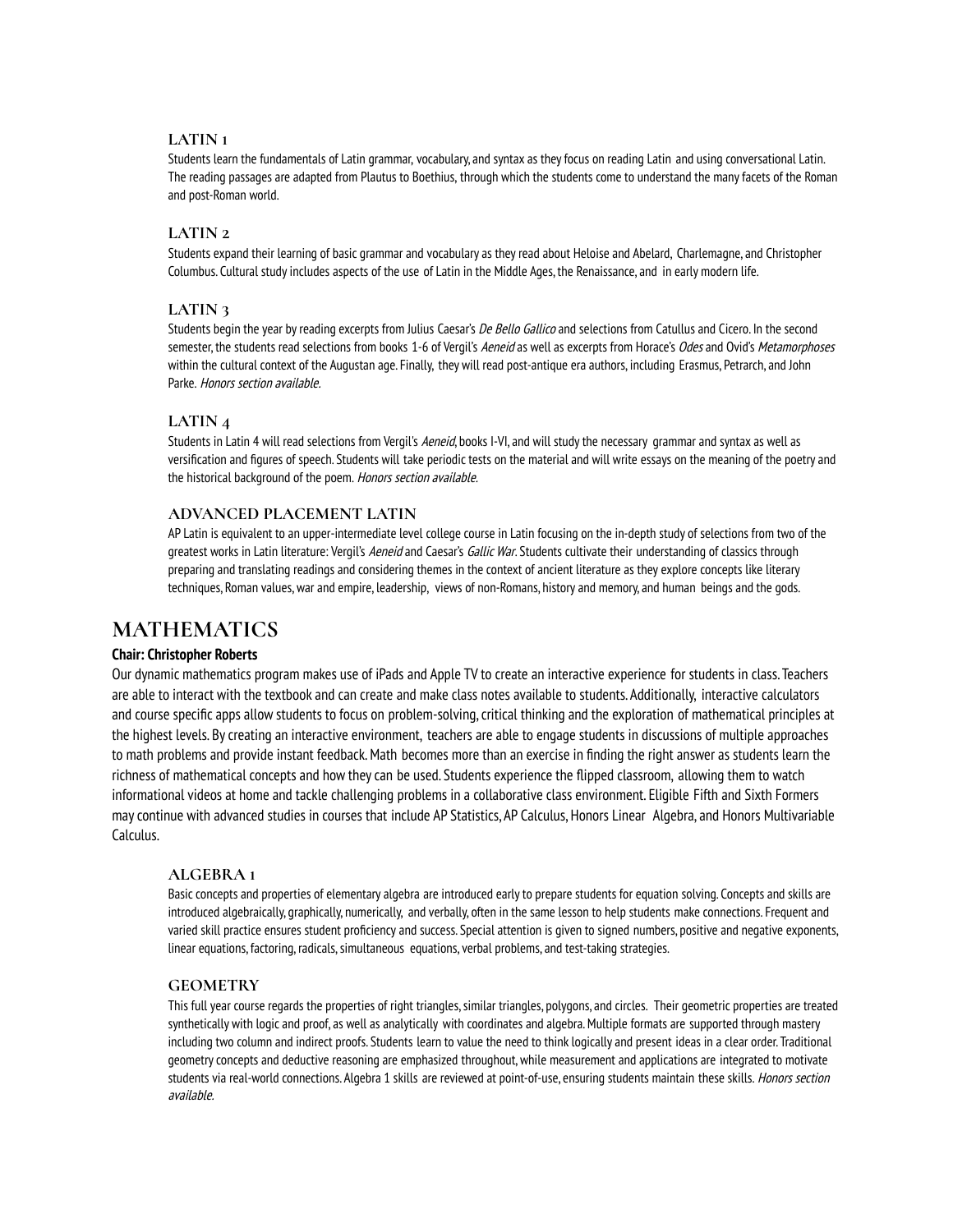### **ALGEBRA 2**

The goal of the intermediate algebra course is to introduce and automate the middle-level algebra skills. Practice in the fundamental topics (linear equations, exponents, logarithms, graphs, verbal problems,systems of linear and nonlinear equations, complex numbers, right triangle trigonometry, quadratic equations, and linear and quadratic functions) is provided. Honors section available.

### **ELEMENTARY FUNCTIONS**

Elementary Functions will extensivelyreview concepts covered in Algebra and Geometry. Additionally,we will explore both familiar functions and new functions through a more critical lens. Throughout the year your knowledge and skills acquired in previous courses will be strengthened through effort and practice. Some topics we will explore include– linear systems, polynomial functions, exponents, and logarithms.We will end the year with an extensive study of trigonometry both as the solution to triangles and as the study of circular functions.

### **PROBABILITY AND STATISTICS**

This course provides an elementary introduction to probability theory and mathematical statistics that emphasize the probabilistic foundations required to understand probability models and statistical methods. Topics include: basic combinatorics, discrete and continuous random variables, probability distributions, mathematical expectation, hypothesis testing, confidence intervals, and linear regression.

### **PRE-CALCULUS**

Pre-Calculus prepares students for a college-level Calculus course by extending the student's knowledge and skills acquired in previous courses. The course begins with a thorough review of selected topics—linear systems, polynomial functions, exponents, logarithms, sequences, series—and continues with an extensive study of trigonometry both as the solution to triangles and as the study of circular functions. At a more rapid pace, the honors section includes the usual topics treated at the beginning of a Calculus course (limits, derivatives, applications of derivatives). Honors section available.

### **CALCULUS**

This course covers many of the topics included in a college-level Calculus course. Topics include limits, methods of differentiation, related rates, maximization, Riemann sums, methods of integration, and area. The course is not as rigorous as AP Calculus and will not cover all of the topics on the AP syllabus.

### **ADVANCED PLACEMENT CALCULUS**

This course closely examines the theory behind and the applications of the derivative. A strong background knowledge of elementary functions and analytic geometry is required. The second half of this course closely examines integral calculus. The course curriculum satisfies the AB syllabus of the AP program. The course prepares students to take the AP Calculus exam in May.

### **ADVANCED PLACEMENT STATISTICS**

This course covers the AP syllabus with specific emphasis in data exploration, experimental design, probability, and statistical inference. AP Statistics is a non-calculus based course which introduces students to methods and tools for collecting, analyzing, and drawing conclusions from data. This course is graphing calculator intensive. The course prepares students to take the AP Statistics exam in May.

### **HONORS MULTIVARIABLE CALCULUS**

This college-level course is for students with a strong interest in mathematics and solid foundation in single variable Calculus. This course introduces and explores differentiation and integration of functions of more than one variable, including partial derivatives, directional derivatives and gradients. This course also investigates max/min problems, Lagrange's method, double and triple integrals,vector fields, line integrals, Green's, Gauss's, and Stokes's theorems. Enrollment in this year-long course is restricted to students who have successfully completed Advanced Placement Calculus.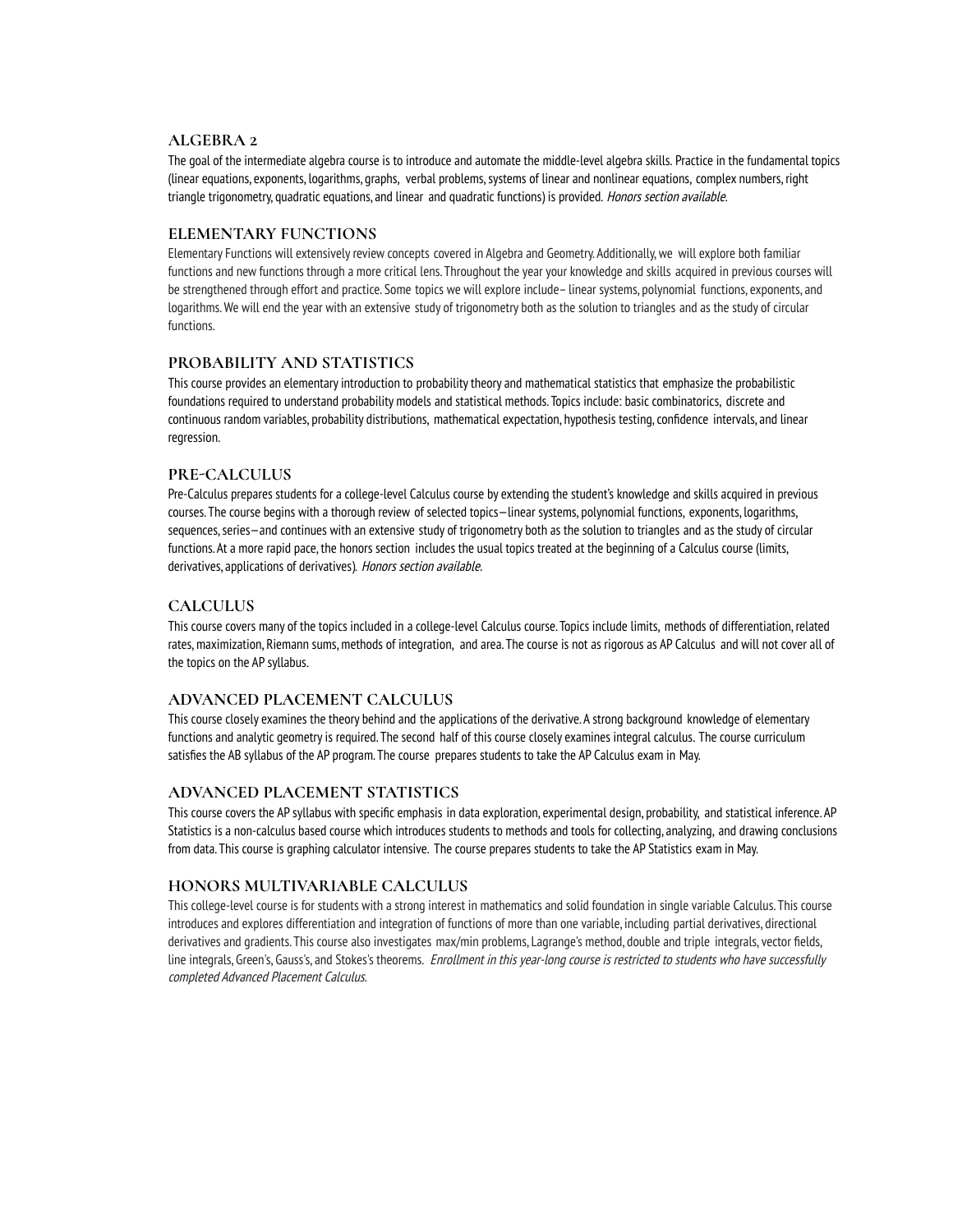## **SCIENCE**

### **Chair: Cammy Roffe**

The Science Department focuses on the excitement of learning about the natural world. Introductorycourses provide a solid foundation in analytical and critical thinking, experimentation, and problem solving. Laboratory work and guided inquiry-based experiments engage students with modern science techniques that connect concepts learned in the classroom to practice and application in the lab. Recent technological innovations are used in the classroom and laboratory to reach a wide range of learners and increase student involvement. Applications and current events in science are addressed on a regular basis to create interpersonal connections with the material and applyknowledge to problem solving in the real world. Traditional laboratorycourses in biology,chemistry, and physics are offered at three levels: regular, honors, and Advanced Placement (AP). Numerous advanced science electives are also available for Fifth and Sixth Form students. \*Indicates <sup>a</sup> lab fee for the course.

### **BIOLOGY (LAB)\***

This introductorylaboratorycourse explores a molecular approach to the study of living systems by examining evolutionary development, genetic continuity, and biological and ecological diversity. Using actual data from laboratory evidence, students develop analytic skills consistent with the biological themes of change, diversity, energy, homeostasis and scientific inquiry. In the lab students investigate the molecular and cellular structures of living organisms, proceeding to larger and more inclusive organizational levels. This course provides many of the primary skills and knowledge necessary for success in the study of subsequent science courses. Primarily for Third Formers.

### **HONORS BIOLOGY (LAB)\***

This course includes an in-depth coverage of living systems with extensive laboratory experiences. Students develop analytic skills consistent with the biological themes of change, diversity, energy, homeostasis, and scientific inquiry. Students must demonstrate excellent understanding of the molecular and cellular structures of living organisms. In the lab, students investigate the molecular and cellular structures of living organisms, proceeding to larger and more inclusive organizational levels. In inquiry-based laboratory experiments students learn to critically analyze and interpret data. Primarily for Third Formers.

### **ADVANCED PLACEMENT BIOLOGY (LAB)\***

In Advanced Placement Biology, students explore science as a process where new properties emerge at each level in the biological hierarchy. They explore how organisms interact with each other and with the physical environment, energy transfer and transformation, and the correlation of structure and function at all levels of biological organization. Studying cells as an organism's basic unit, students proceed to studies of the heritable continuity of life in the form of DNA, the feedback mechanisms that regulate biological systems, and evolution as the overarching theme of biology. A strong emphasis on advanced laboratory analysis is critical for understanding the molecular and chemical functions of living organisms and systems. The course prepares students to take the AP Biology exam in May. Minimum prerequisite: Honors Biology and Honors Chemistry. For Fifth and Sixth Formers.

### **CHEMISTRY (LAB)\***

This introductorylaboratorycourse covers fundamental chemical concepts and helps students develop their critical thinking and problem-solving skills. Students learn about matter, physical and chemical properties and changes, chemical composition and nomenclature, reactions and stoichiometry, energy, modern atomic theory and bonding, gases, liquids, solids,solutions, acids and bases, and equilibrium. The course may be blended and include interactive activities and assignments in both traditional and web-based formats. Students practice collaboration and problem solving in the laboratory as well as at the whiteboards. In weekly laboratories, students observe and explore chemical phenomena in inquiry-based labs. Students keep a laboratory notebook and learn to collect, analyze, interpret, and present experimental data. A balance of traditional low-tech equipment and state-of-the-art probeware is used. Minimum prerequisite: Algebra 1. For Fourth and Fifth Formers.

### **HONORS CHEMISTRY (LAB)\***

This in-depth laboratorycourse covers fundamental chemical concepts and helps students develop their critical thinking and problem-solving skills. Students learn about matter, physical and chemical properties and changes,chemical composition and nomenclature, reactions and stoichiometry, energy, modern atomic theory and bonding, gases, liquids, solids, solutions, acids and bases, equilibrium, electrochemistry, and nuclear chemistry. The course is blended and includes interactive activities and assignments in both traditional and web-based formats. Students practice collaboration and problem solving in the laboratory as well as at the whiteboards. In weekly laboratories, students observe and explore chemical phenomena in inquiry-based labs. Students keep a laboratory notebook and learn to collect, analyze, interpret, and present experimental data. A balance of traditional low-tech equipment and state-of-the-art probeware is used. Minimum prerequisite: Algebra 1. For Fourth and Fifth Formers.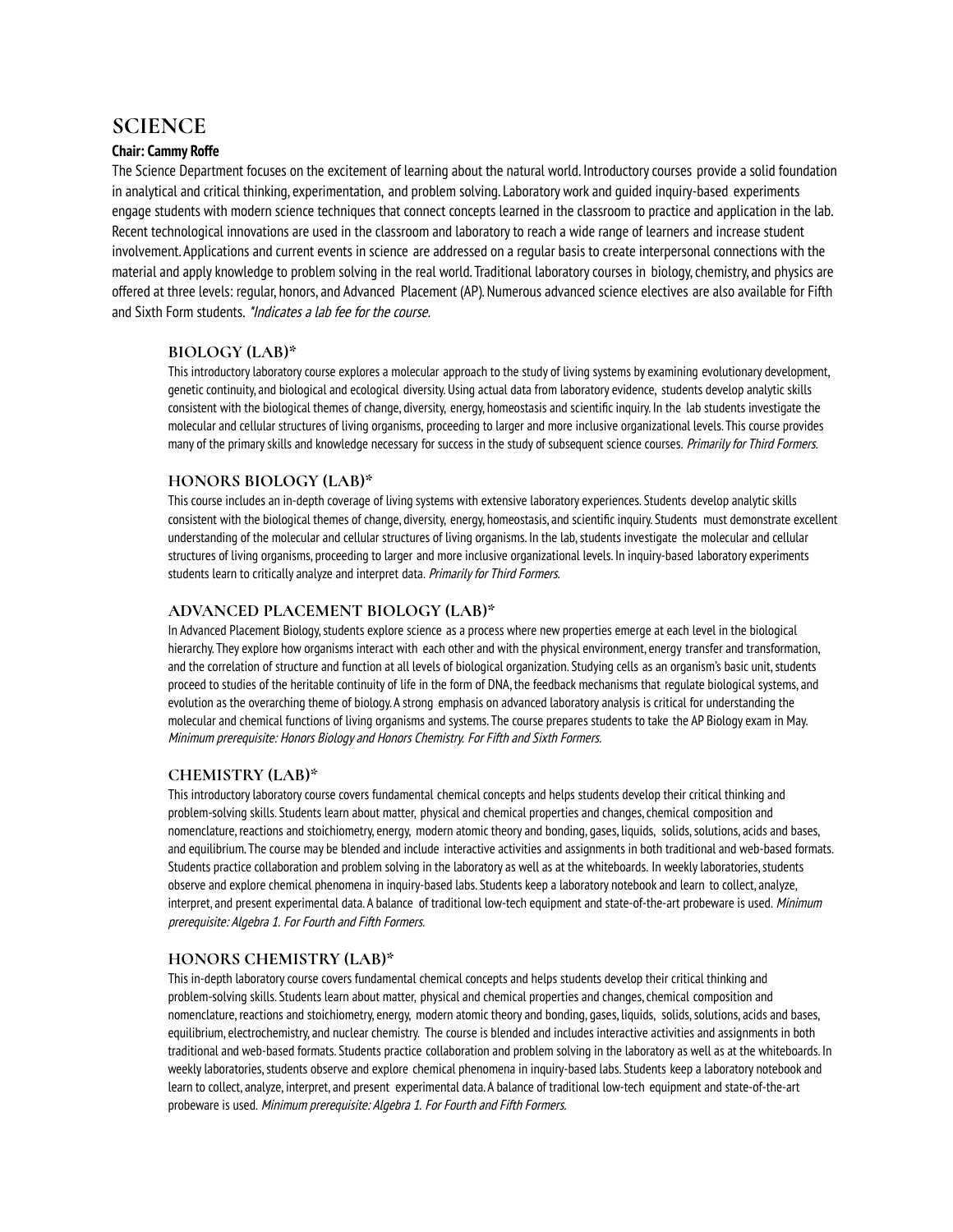### **ADVANCED PLACEMENT CHEMISTRY (LAB)\***

Students perform advanced chemical calculations using data acquired during laboratory experimentation. Critical thinking and problem-solving skills are developed as students learn about atomic theory and structure, chemical bonding, nuclear chemistry, gas laws, and kinetic-molecular theory, reaction types, stoichiometry, equilibrium, and thermochemistry. The course prepares students to take the AP Chemistry exam in May. Minimum prerequisite: Honors Algebra 2 and Honors Chemistry. For Fifth and Sixth Formers.

### **PHYSICS (LAB)\***

This is an introductory, laboratory-based course that emphasizes a conceptual understanding of physics. Topics covered include kinematics, Newtonian mechanics,momentum,collisions, energy, electricity and magnetism, heat,sound, and light. Numerous real-world applications are explored so that students come awayfrom the course understanding the rules of nature and how things work. In the laboratory, students observe and explore physical phenomena and ultimately design experiments in inquiry-based labs. Experimental design methods, laboratory data analysis techniques, and error analysis are covered. A balance of traditional low-tech equipment and state-of-the-art probeware is used to appeal to a wide variety of learners. Minimum prerequisite: Algebra 2, concurrently. For Fifth and Sixth Formers.

### **ADVANCED PLACEMENT PHYSICS 1 (LAB)\***

In this college level course, topics are covered in-depth and the material is cumulative. In the first semester, students study kinematics, Newton's laws, work, energy and power, as well as momentum and collisions. In the second semester they study circular motion and the universal law of gravitation, simple harmonic motion, introductory circuits, mechanical waves, and sound. Additional topics may include optics, thermal physics and modern physics. Collaborative workis promoted in problem solving, laboratory experiments, and presentations. In the laboratory, students observe and explore physical phenomena and ultimately design experiments in inquiry-based labs. Experimental methods and techniques of data collection, interpretation and error analysis are covered. A balance of traditional low-tech equipment and state-of-the-art probeware is used. The course prepares students to take the AP Physics 1 test in May. Prerequisites: Honors Chemistry, Honors Pre-Calculus, concurrently. For Fifth and Sixth Formers.

### **ADVANCED PLACEMENT PHYSICS C (LAB)\***

In this college level course, topics are covered in-depth and the material is cumulative. In the first semester, students study kinematics, Newton's laws,work, energy, and power, linear momentum and collisions,circular motion and rotational oscillations, and the universal law of gravitation. In the second semester they study electrostatics, conductors and dielectrics, circuits, magnetic fields, and electromagnetism. Introductory differential and integral calculus is used throughout the course. Collaborative workis promoted in problem solving. In the laboratory,students observe and explore physical phenomena and ultimately design experiments in inquiry-based labs. Experimental methods and techniques of data collection interpretation and error analysis are covered. A balance of traditional low-tech equipment and state-of-the-art probeware is used. The course prepares students to take the AP Physics C Mechanics test and the AP Physics C Electricity and Magnetism test in May. Minimum prerequisites: Honors Chemistry and Calculus, concurrently. For Fifth and Sixth Formers.

### **ADVANCED PLACEMENT PSYCHOLOGY**

The Advanced Placement Psychologycourse is designed to introduce students to the systematic and scientific study of the behavior and mental processes of human beings and other animals. Students are exposed to the psychological facts, principles, and phenomena associated with each of the major subfields within psychology. They also learn about the ethics and methods psychologists use in their science and practice. The course prepares students to take the AP Psychology exam in May. For Sixth Formers.

### **SYRACUSE UNIVERSITY PROJECT ADVANCE EARTH SYSTEM SCIENCE (LAB)\***

Earth System Science illustrates the interconnectedness of biologic, hydrologic, atmospheric, and geologic processes in shaping our planet. This new approach to geology reflects a more integrated view toward the study of Earth. In today's world, with increasing global population, the threat of global warming, and a growing demand for raw materials and energy, a basic understanding of the Earth system is more important than ever. Minimum prerequisite: Pre-Calculus. For Fifth and Sixth Formers.

### **ELECTIVES**

### **ECOLOGY (LAB)\* (FALL)**

This semester lab course introduces basic concepts in the ecology of individual organisms, their populations, and the biological communities in which theylive. Emphasis is on terrestrial plant and animal ecology. The historical, evolutionary, and ecological processes determining the distribution of ecosystems, habitats, and species are introduced. Theories of competition, predation, disease, and mutualism help explain the functioning of biological communities. For Third and Fourth Formers.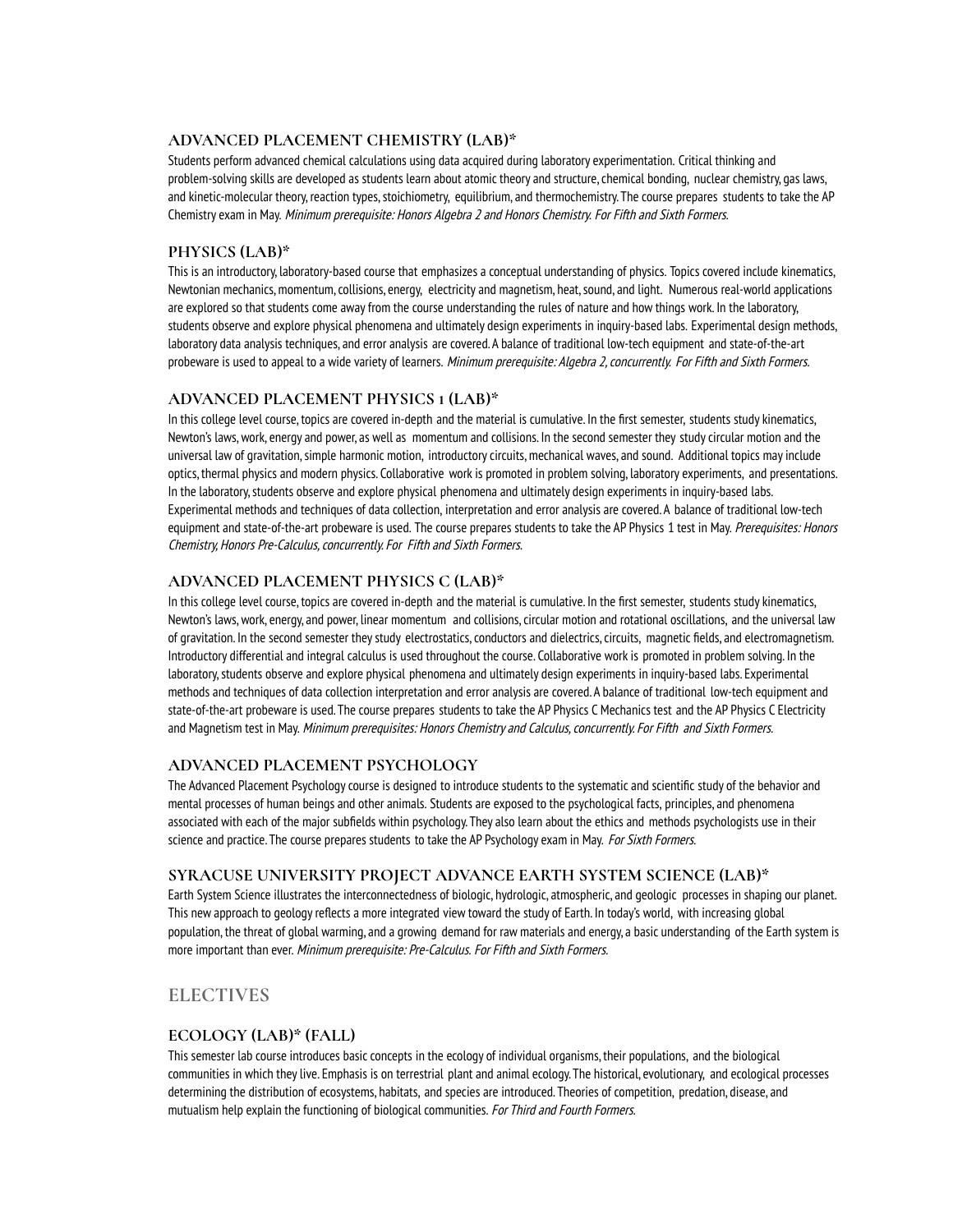### **BIOCHEMISTRY (FALL)**

Biochemistry is the study of chemical processes that occur within living organisms. Students in this course will learn about the structure and functionality of biomolecules including proteins, lipids, carbohydrates, and nucleic acids, as well as their relation to chemical processes such as enzymatic catalysis and metabolism. This course is intended to provide a broad introduction to the subject. Emphasis will be placed on laboratory techniques and methods related to current and historic biochemistry research. For Fifth and Sixth Formers.

### **ENVIRONMENTAL SCIENCE (LAB)\* (SPRING)**

Using the Canterbury environs as a case study, students explore forest, field, and pond ecosystems, pollution of air, water and soil, toxic waste,carbon footprints, population growth, and environmental activism. Primaryreading sources include the Internet, newspapers, and scholarly journals. Students conduct laboratory studies of water quality and the dominant populations of living organisms on the East Aspetuck River in New Milford. In conjunction with the Connecticut Department of Environmental Protection, students collect chemical and biological data and analyze it to determine levels of water quality. For Third and Fourth Formers.

### **NUTRITIONAL SCIENCE (SPRING)**

This course introduces students to the fundamentals of human nutrition. Students will explore the role that nutrition, exercise,sleep, and other health behaviors have on human function and performance. Through investigations of scientific literature, students will be able to understand the role that social, psychological, ecological, and political factors have on nutrition in society and our community. For Fifth and Sixth Formers.

### **SURVEY OF MODERN SCIENTIFIC DISCOVERIES (SPRING)**

This course provides an overview of major scientific achievements from recent history. Case studies will be selected from the list of Nobel prizes awarded in chemistry, physics, and medicine since the start of the 21<sup>st</sup> century. Each case will be examined holistically, including: broad impact, overview of the science, background of the awarded scientists, and an exploration of ongoing research made possible by the discovery. Students will research and present on topics of their choosing. For Fifth and Sixth Formers.

### **ANIMAL ANATOMY (LAB)\* (FALL OR SPRING)**

Students in this course studythe anatomy of a diverse selection of animal life. Theylearn the homologous and analogous structures and functions found in invertebrates and vertebrates. Students investigate structures at the cellular level through microscopes; the study of larger animals involves the dissection of preserved specimens. The course will also include how today's newer classification system reflects a more phylogenetic arrangement and more consistent evolutionary relationships. Prerequisite: Biology. For Fourth and Fifth Formers.

### **COSMOLOGY & ASTROPHYSICS (FALL OR SPRING)**

This semester course takes a look at the universe as a whole and ties ideas of physics and chemistry with the cosmos. Readings in the course explore modern theories of cosmology and the efforts of  $20^{\text{th}}$  century astronomers to explore and explain the universe. This course begins with a brief overview of the fundamental physics principles that are central to an understanding of astronomy: forces and motion, the nature of gravity, and light and optics.We continue with an examination of our sun and move on to a more general study of stellar evolution and galaxyformation. Next,we explore a wide range of exotic astronomical phenomena that the heavens hold—quasars, pulsars, black holes, and supernova—as fascinating as they are bizarre. The study of these objects leads into a discussion of Einstein's General Theory of Relativity. Finally, we consider the possibility of extraterrestrial life and ponder the question: "Are we alone?" For Fifth and Sixth Formers.

### **PSYCHOLOGY OF BEHAVIOR AND RELATIONSHIPS (FALL OR SPRING)**

This course will focus on the effects of social interaction, social processes, as well as theory and research concerning the human personality. Topics include conformity, prejudice, altruism, group behaviour, prosocial behaviour, personality traits, genetic and biological influences on personality, personality dysfunctions and more. For Fifth and Sixth Formers.

### **SCIENCE OF RACE IN AMERICA (FALL OR SPRING)**

This course will examine the social history of major racial groups in the United States and provide a sociological understanding of how both race and ethnic relations shape the lives of Americans. Using a sociological lens,we will be examining the status of major racial groups in contemporary American society, as well as investigating social inequality and the wayit relates to race and ethnicity. Topics include colorblind ideology, intersectionality, individual and institutional racism, and racial stereotyping. For Fifth and Sixth Formers.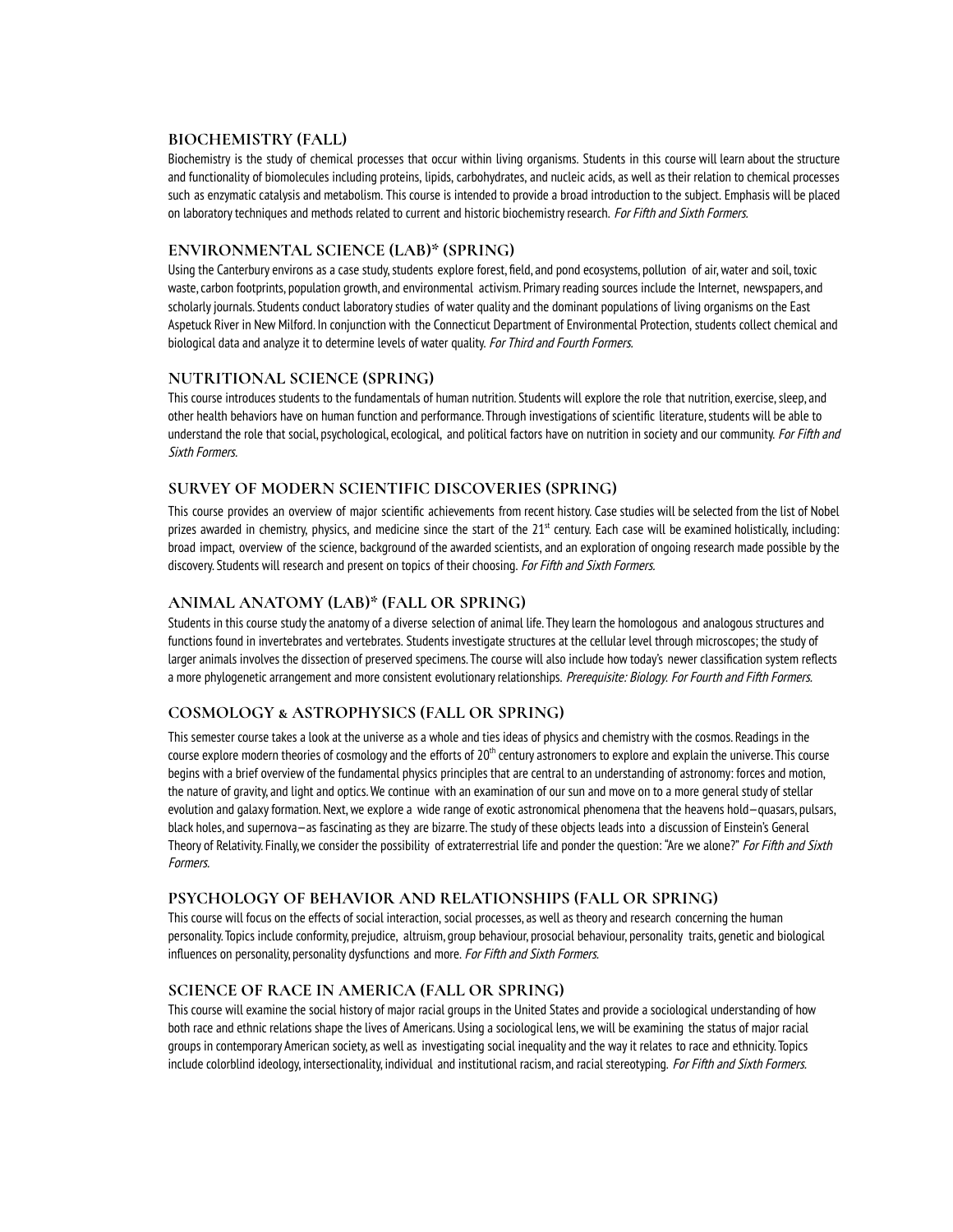## **THEOLOGY**

### **Chair: Amy Omaña**

The Theology Department educates young men and women in the Catholic sacramental worldview and tradition in a challenging academic environment. Students discern their intrapersonal relationships with God and their neighbor and consider the moral rights and responsibilities that come with this relationship. The academic program includes an in-depth study of the life of Jesus and his mission, Scripture, tradition, Catholic social justice, morality, and world religions. The program informs our school communitythrough active participation in service to others to build interpersonal relations in our surrounding communities and the liturgical life of the School.

## **MINOR COURSES**

### **THEOLOGY III: INTRODUCTION TO MORALITY**

This course introduces students to the concepts of morality and social conscience. Students will use Canterbury's Five Values as a frameworkto explore the aspects of the development of character and its influence on decision making as well as our relationship with God, self, and others. For Third Formers.

### **THEOLOGY IV: SOCIAL ACTION AND THE COMMON GOOD**

The common good as a foundational principle is closely intertwined with Human dignity and leads to solidarity. Because we are created as social beings, individual rights need to be experienced within the context of promotion of the common good. Modern Catholic Social Thought speaks of solidarity not only as a virtue to be enacted byindividual persons one at a time, but also as expressed in the economic, cultural, political, and religious institutions that shape society. As human interdependence grows throughout the world, the common good takes on an increasingly universal complexion and consequently involves rights and duties with respect to the whole human race. Through topical readings,case studies, and personal reflection, students in the Fourth Form will imagine a new model of international interdependent responsibility and pursuit of the common good through the lens of Catholic Social Teaching and our relational roles as agents of moral action within society. Analytical reflection, critical thinking, and community dialogue will form the framework of the course. For Fourth Formers.

## **FIFTH AND SIXTH FORM ELECTIVES**

### **PHILOSOPHY: ETHICS (FALL)**

This semester course is an introduction to moral philosophy. We'll discuss various theories in moral philosophy regarding what makes actions right or wrong,what makes someone a good person, and what it takes for a person to be morally responsible for some action or attitude.We will ask a number of questions about such claims in order to better understand the nature of morality.With respect to all of the questions we will investigate competing answers and critically engage with them to evaluate their strengths and weaknesses. First,we will ask what we are doing when we saythat an action is wrong: are we expressing a negative emotional reaction to it, offering our personal opinion, or making an objective claim about the action that it is possible to be mistaken about? Second,we will ask what makes actions right or wrong: is it the consequences of the action, or whether or not we have a dutyto perform the action, or whether or not good people characteristically perform those actions? This course aims to evaluate these moral theories, in part, byfocusing on how they bear on particular contemporary moral issues but also to improve the student's ability to think carefully and critically about ethical issues and to express his/her own views in a clear, well-reasoned way through both writing and conversation.

### **RELIGION AND CONFLICT (FALL)**

All religions teach that peace and justice are core components of their nature. Yet, the realityis that members of religions often use religious principles to justify violence towards others. What are we to make of this? How should we understand it? Religiously justified violence is a constant theme in our world. This course will look at various case studies of the interaction between religion and violence and their relevance to our current world from multiple religious perspectives.

### **LIBERATION THEOLOGY (SPRING)**

Liberation theology emerged as one of the most important theological movements of the twentieth century. Overcoming poverty became a fundamental teaching of liberation theology. From its beginning, this movement has focused especially on explaining what it means to follow Jesus in a world marked by staggering poverty and structural injustice. Liberation Theology is understood as a dynamic, modern,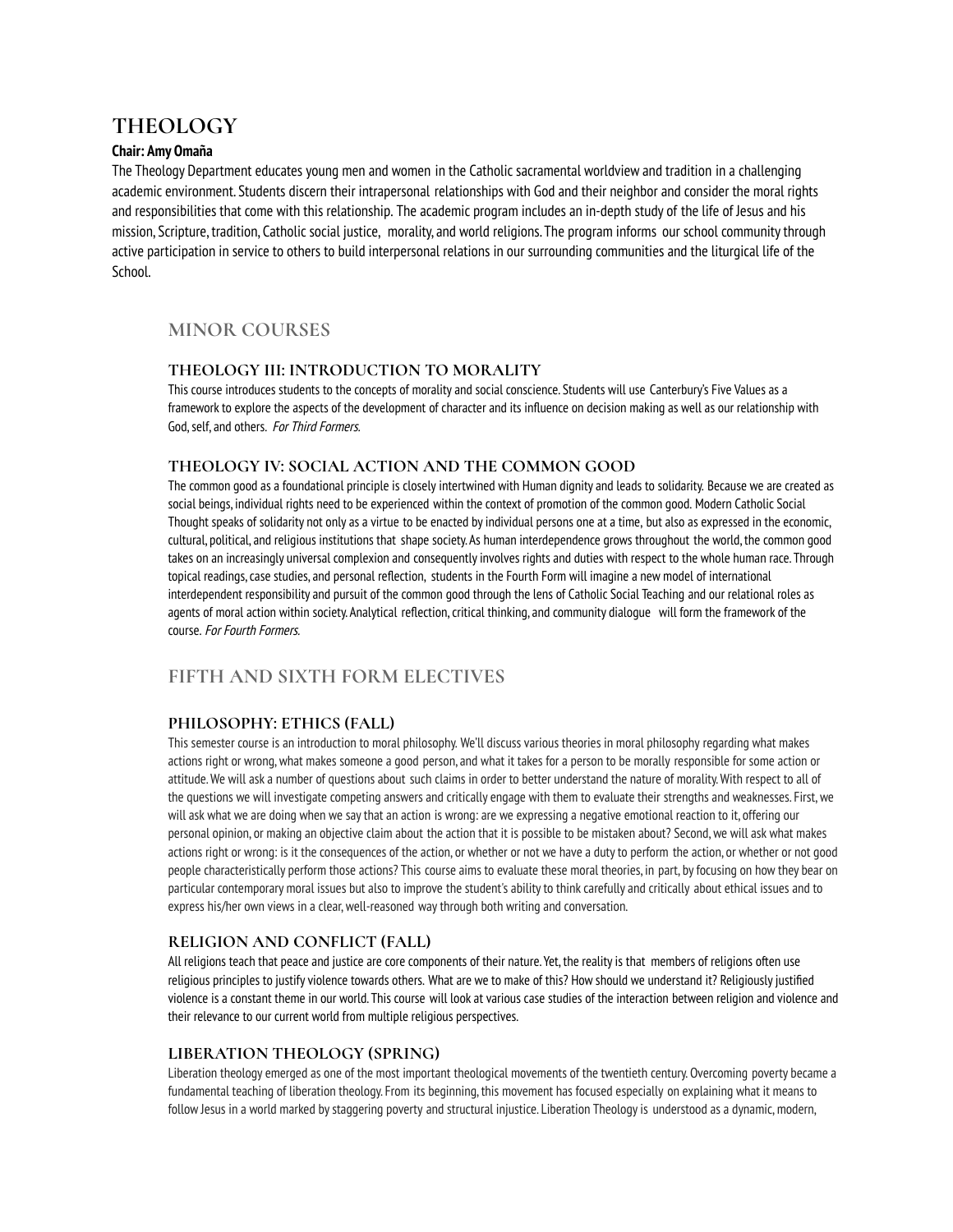spiritual-political-social movement. Students will examine the social and biblical contexts out of which liberation theology was born; consider closelyseveral seminal liberationist texts; analyze various critiques of liberation theology; and consider the present and future of the movement.

### **METAPHYSICS (SPRING)**

Metaphysics is the study of reality—of what exists. Questions within the field of metaphysics involve many of the "big" issues in life: Is there an absolute right and wrong? Does God (or a creator) exist? Who are we? Does free will exist or are we traveling on a predetermined path? What is the nature of evil and why does it exist at all? All of these concepts and more, as well as their implications for human thought and life, are part and parcel of the philosophical discipline of metaphysics.While most people may not thinkin terms of "doing metaphysical thought", the fact remains that all thinking human beings have some sort of metaphysics that guide their lives everyday and inform their basic"worldview". Students in this course will explore various topics in metaphysics with the aim of grasping a deeper understanding of their own reality, existence, and place in time and space. Students will be challenged to think and debate, as well as write and synthesize.

### **GRIEF AND LOSS (FALL OR SPRING)**

Grief and Loss is an exploration into the different aspects of grief, death, and life. Students will explore common misinformation about grief, as well as the different types of loss other than death. Other topics covered are different cultural perspectives on death, the survivor's experience of grief, and different cultural and religious beliefs about life after death.We also explore near-death experience and conclude the course by reading the book The Shack. The goal of the course is to introduce students to loss in a way that is informative and give them the tools to help navigate this experience in the future.

### **RELIGIONS OF THE WORLD (FALL OR SPRING)**

This is an introductory study of past and present world religions. Looking through a chronological lens, students begin with the development of religion as a wayto interpret and understand the primitive world. In the first semester, students will studythe earliest indigenous traditions as well as Hinduism and Buddhism. In the second semester, students go beyond the eastern traditions and explore the monotheistic traditions of Judaism, Christianity, and Islam. Added to our historical and doctrinal studyis a review of the ethical stance each religion takes on the contemporary issues of peace and justice.

### **SOCIAL JUSTICE (FALL OR SPRING)**

Students in this course will explore social justice issues, the foundational principles of Catholic social teaching, and applytheir knowledge and faith to their experiential service work by engaging in an ongoing community service project. This course requires students to engage in learning about the organizations and communities theyserve, the challenges theyface, and issues of social justice on a local, national, and global level.While students engage in their service projects independently, they meet as a group to examine the theological foundations of social justice, discuss readings, current events, and to share reflections on their experiences. The coursework includes assigned readings, a reflection journal, and culminates with a final project presentation or research project.

### **SPIRITUAL JOURNEY (FALL OR SPRING)**

Readings from scripture, literature, modern theologians, and spiritual heroes will be our quides through an exploration of the theme of life as a journey toward reality, universal truth, and ultimately God and spirituality. Students will also specifically explore the concept of pilgrimage. This course will cover topics such as mindfulness, spiritual renewal, intentional travel, and the sacred journey. Inspired by formulating more questions than answers, the value of searching for those answers, and the process of discernment, students will challenge themselves to consider how responses to experiences allow opportunityto draw into deeper understanding and connection with God, self, and others.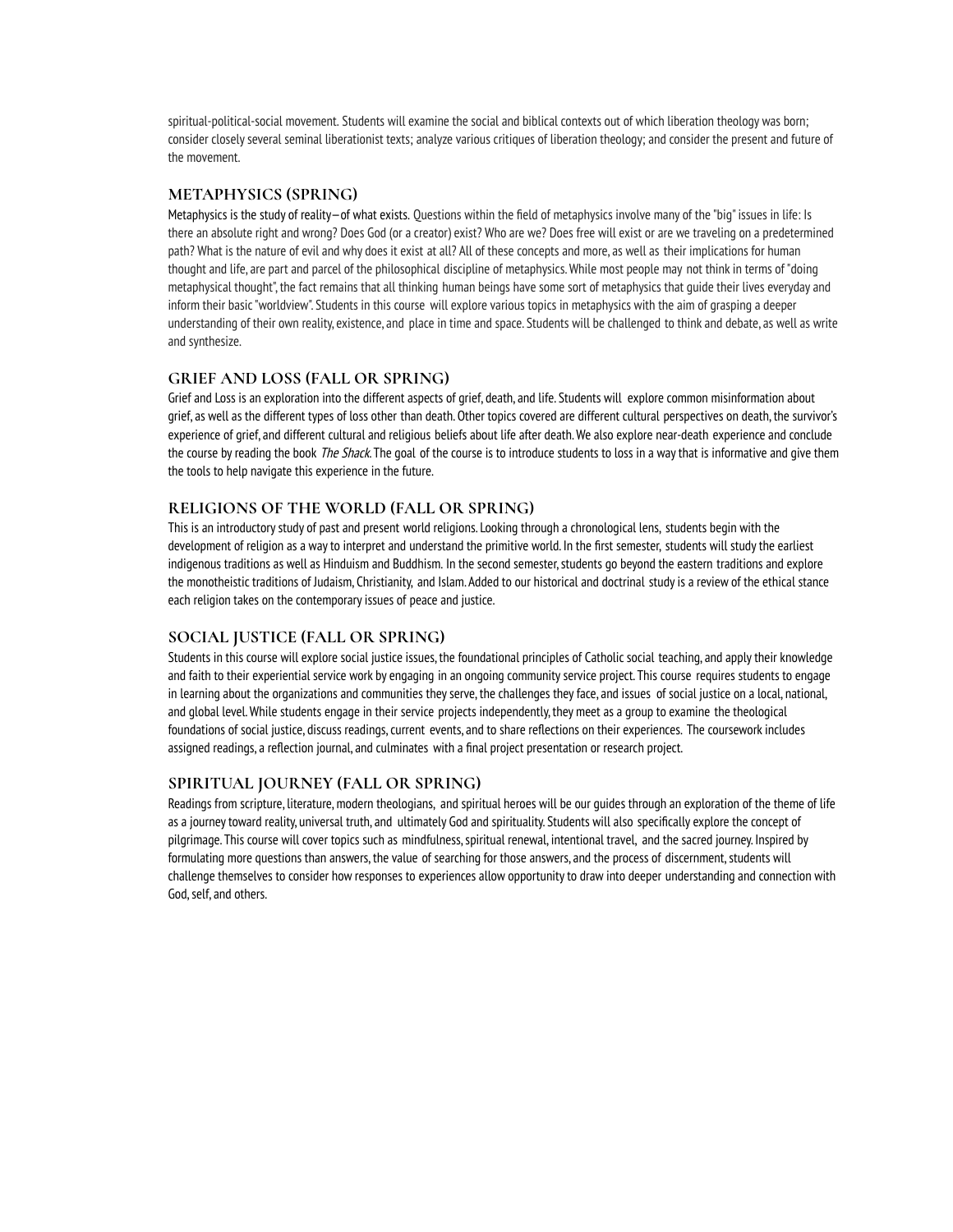## **VISUAL AND PERFORMING ARTS**

The Visual and Performing Arts provide students with courses leading to aesthetic literacy and an appreciation of the arts. Our many offerings give students an opportunity for intrapersonal exploration to make "art" through music, theater, and studio art. Emphasis is on understanding aesthetic principles and placing the arts in an historical and cultural context. Visual and Performing Arts courses have workload expectations similar to other academic areas. The department schedules a fall and spring "Fine Arts Field Trip Day." Students fulfill course requirements while visiting museums, galleries, instrumental performances, participating in recording sessions, or on-campus workshops. Fees depend upon the destination. For the serious Fine Arts student, the department offers portfolio direction and preparation in each area, a varied curriculum, exposure to many media, and independent study opportunities.

## **STUDIO ARTS**

**Curator of The Edward J. Duffy Family Art Gallery : Charles Hollinger**

## **MAJOR COURSES**

(Course fee applies to all Studio Arts classes)

### **CERAMICS (FALL)**

This course investigates various ways to create functional and sculptural objects with clay. Hand building techniques include pinch, slab, and coils along with a preliminary introduction to throwing on the wheel. For Fourth, Fifth and Sixth Formers.

### **SCULPTURE (SPRING)**

This course explores the processes of modeling,carving, construction, and assemblage in wood, paper, plaster, wire, and found materials. Students begin with projects that help them visualize the transition from two to three-dimensional design. Assignments progress into sculpture-in-the-round or free standing works. For Fourth, Fifth and Sixth Formers.

### **INTRODUCTION TO VISUAL ART (FALL OR SPRING)**

This course introduces the studio experience through the exploration of in-depth design concepts, terminology, and various media. Projects include drawing, painting, printmaking, and 2D and 3D Design. The course is strongly suggested as a prereguisite for further work in studio art. For Third and Fourth Formers.

### **DRAWING (FALL OR SPRING)**

Students studythe expression of visual thought through drawing. Areas covered include contour drawing,still life, portrait, perspective drawing, and experimental techniques. Students use pastels, charcoal, ink, pencils, markers and other mediums. Students will be assigned projects that utilize images from everyday surroundings and their imagination to form unique compositions. For Fourth, Fifth and Sixth Formers.

### **MIXED MEDIA (FALL AND SPRING)**

This course provides students with an introduction to various experimental and traditional printing processes and their relationship to composition and color. Among the types of prints that may be covered include the use of digital imagery, monotype, linoleum,woodblock, embossing, and screen print. Assignments mayinclude a t-shirt logo design, postcard project, and a large-scale transportation design using various textures including tires from large machinery. Experimentation is encouraged! For Fourth, Fifth and Sixth Formers.

### **PAINTING (FALL OR SPRING)**

Through experimentation and related exercises, students learn about painting as a medium of visual expression. Basic studies include drawing,color theory, and composition. Students explore a variety of subject matter from direct observation as well as from their imagination. Materials may include watercolor, acrylic, and collage. For Fourth, Fifth and Sixth Formers.

### **ADVANCED ART PORTFOLIO, ADVANCED 2-D OR 3-D DESIGN (SPRING)**

(OFFERED AS STUDENTS QUALIFY)

In this course, advanced students will focus on experiential techniques and concepts as theycontinue to develop skills to produce high quality works of art in two or three dimensions. Emphasis is placed on creating more complex visual statements using a wide range of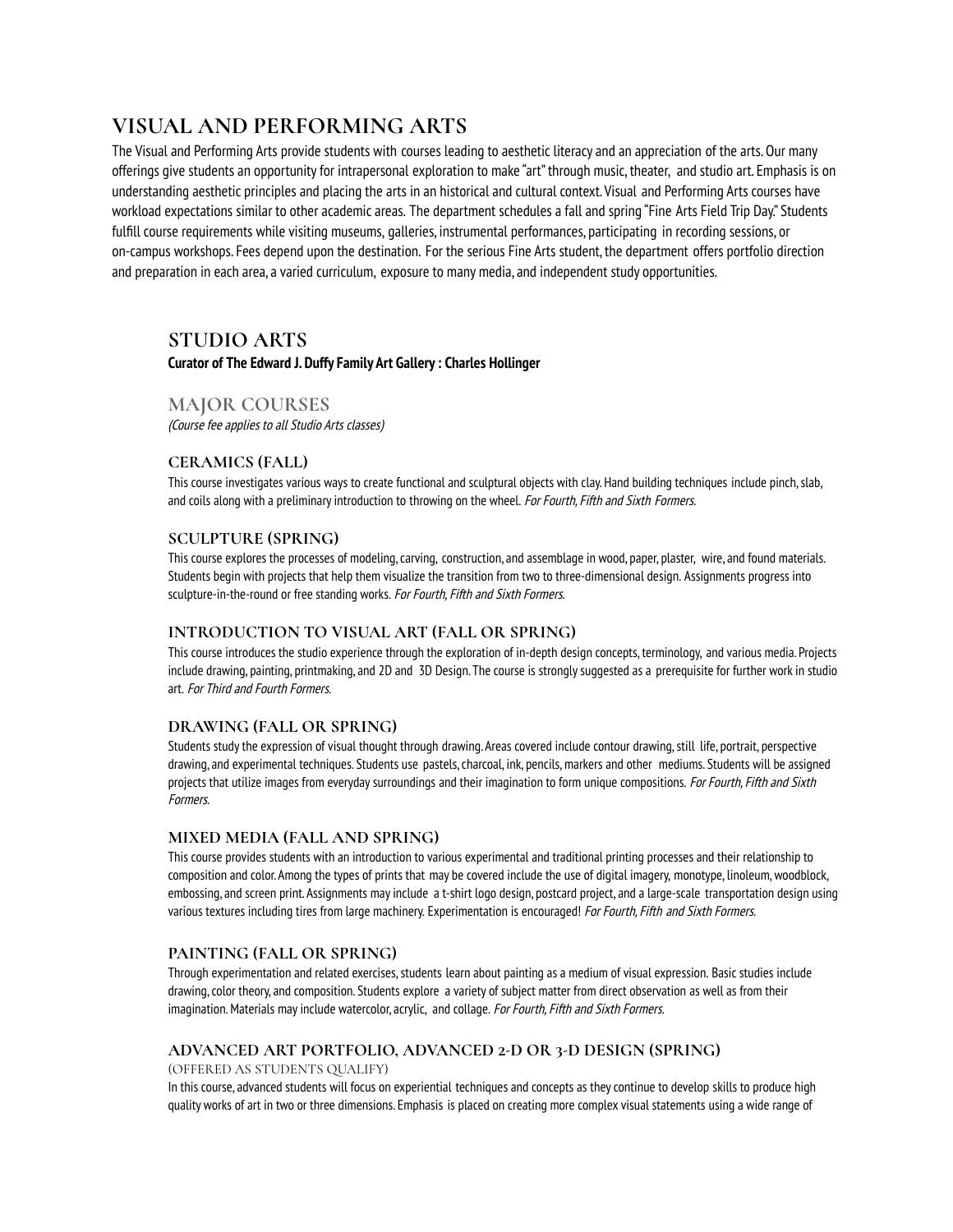materials and processes. Topics mayinclude social or political statements resulting from in-depth studies of contemporary artists. Students will also have the opportunityto focus on a chosen subject or medium. The course is intended for advanced students creating a portfolio, but not taking the AP exam.

### **ADVANCED CERAMICS, ADVANCED PAINTING, ADVANCED MIXED MEDIA** (OFFERED AS STUDENTS QUALIFY)

These courses build on the same techniques and media learned in the introductorycourses. The advanced courses emphasize a more conceptual approach and development of personal style. Students also use these courses to help them prepare a portfolio for college entrance or to enhance their college applications.

### **ADVANCED PLACEMENT TWO-DIMENSIONAL DESIGN**

(OFFERED AS STUDENTS QUALIFY)

This course is for the serious art student whose prior work exhibits advanced technical experience and conceptual thought processes. Students work in drawing, painting, photography, collage and mixed media. Students spend the academic year focusing on a chosen theme or concentration. Explored in-depth, this theme is expressed using various color, design, and compositional techniques. AP Portfolios are submitted in May.

### **ADVANCED PLACEMENT THREE-DIMENSIONAL DESIGN**

#### (OFFERED AS STUDENTS QUALIFY)

This course is for the serious art student whose prior work exhibits advanced technical experience and conceptual thought processes. The course focuses specifically on developing advanced spatial design solutions. An understanding of drawing, painting and sculpture is expected. Students spend the academic year focusing on a chosen theme or concentration. Explored in-depth, this theme is expressed using various color, design, and compositional techniques. AP Portfolios are submitted in May.

### **ADVANCED PLACEMENT DRAWING**

#### (OFFERED AS STUDENTS QUALIFY)

This course is for the serious art student whose prior work exhibits advanced technical experience and conceptual thought processes. The course focuses specifically on using a variety of drawing media. Students spend the academic year focusing on a chosen theme or concentration. Explored in-depth, this theme is expressed using various color, design, and compositional techniques. AP Portfolios are submitted in May.

## **PERFORMING ARTS**

**Chair: Sarah Armstrong**

## **MAJOR COURSES**

### **CONTEMPORARY MUSIC BAND**

The Contemporary Music Band is a high-level ensemble composed of a select group of instrumental and vocal students, specializing in music from a broad spectrum of contemporary music styles such as pop, R&B, rock, jazz and funk. Students prepare music for performance at various concerts and special events throughout the year, both on and off campus. In addition, students are given the opportunity to record a digital portfolio in our on campus recording studio.When selecting pieces for the group,students' musical experience as well as musical interests are considered. Students enjoy having some input into song selections. By audition.

### **VARSITY VOICES**

Varsity Voices is Canterbury's high-level vocal acapella ensemble, specializing in contemporary and popular music. Explore tight vocal harmonies,complex rhythms, and advanced vocal techniques in this challenging and fast-paced environment. Varsity Voices is an auditioned ensemble for all voice types and students who have experience in vocal percussion/beat boxing. This ensemble will perform regularly both on and off campus. By audition.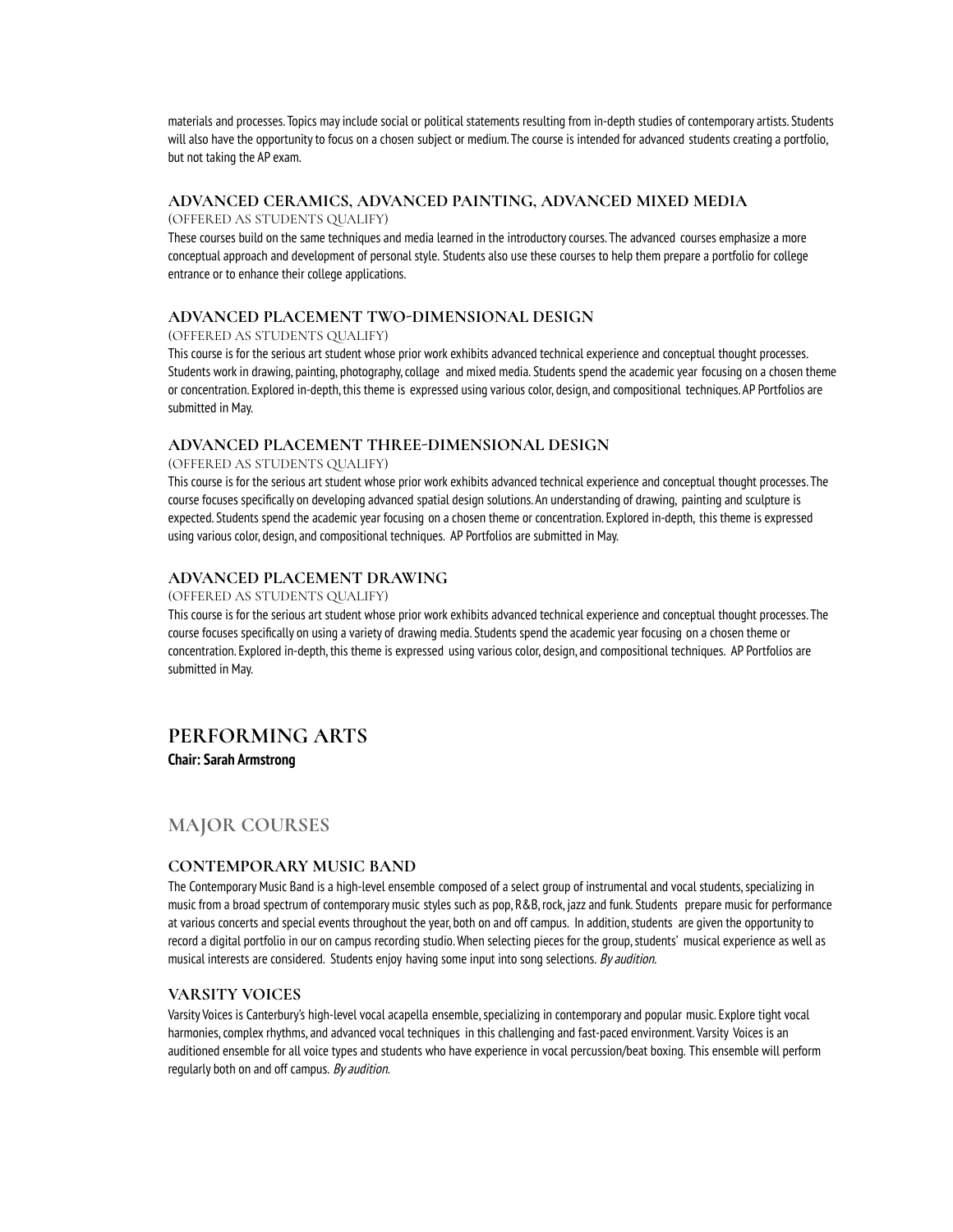### **COMPUTER MUSIC 1: USING GARAGEBAND (FALL)**

This is a course open to beginners as well as those experienced with GarageBand. Students learn how to record and edit music,create beats, and mix tracks. After taking this class students will be able to record a project, record a podcast episode and record a movie score.

### **COMPUTER MUSIC 2: USING PRO-LOGIC (SPRING)**

In this class students learn how to create, record, and mix music with Logic Pro X. This course is open to all students. Students will learn how to create their own music with Apple Loops, record MIDI with software instruments, learn how to write beats and learn how to record audio. At the end of this class students will be able to create their own beats and songs with the Logic Pro X Software. (Computer Music 1 is not <sup>a</sup> requirement of Computer Music 2)

## **MINOR COURSES**

### **CARILLON GUILD**

This course introduces students to the art of playing the carillon. Students will work on the practice clavier, preparing music suitable for the instrument. Canterbury has the unique honor of housing one of Connecticut's eleven Carillons. Located in the Chapel of Our Lady, Canterbury's Carillon was installed in 1931, making it one of the oldest in Connecticut, as well as the smallest, with twenty-three bells. When a student has reached an appropriate level of mastery on the practice clavier, they will have the opportunity to perform on the chapel's Carillon.

### **CHORALE**

Canterbury Chorale is the place where anyone can find their singing voice. This choir emphasizes the healthy habits of ensemble singing through a variety of genres and styles. Canterbury Chorale is open to all students, without audition, and performs at various concerts and special events throughout the school year.

### **CLASSICAL CHAMBER**

Classical Chamber is made up of small groups of two to four players,who rehearse and perform selections from the standard chamber music repertoire and contemporary pop. The material is chosen based on the ability and instrumentation of each group. This is an excellent opportunityfor students to be exposed to material that is often not studied on the pre-college level. Each student will be expected to participate in all rehearsals and performances of the ensemble. Prerequisite: These ensembles are for more advanced students, and are not classes in instrumental instruction. Students are expected to have an instrument available for full time use. Private lessons are encouraged but not necessary, as long as the student can perform the music assigned. By audition.

### **CONTEMPORARY MUSIC BAND**

The Contemporary Music Band is a high-level ensemble composed of a select group of instrumental and vocal students, specializing in music from a broad spectrum of contemporary music styles such as pop, R&B, rock, jazz and funk. Students prepare music for performance at various concerts and special events throughout the year, both on and off campus. In addition, students are given the opportunity to record a digital portfolio in our on campus recording studio.When selecting pieces for the group,students' musical experience as well as musical interests are considered. Students enjoy having some input into song selections. By audition.

### **JAZZ/ROCK/POP ENSEMBLE**

The Jazz-Rock-Pop Ensemble plays contemporarystyles of music in the pop, rock and jazz genres. Students with experience playing the following instruments are welcome: alto sax, tenor sax, baritone sax,soprano sax, trumpet, trombone, piano, bass, guitar, and drums. Students in this ensemble will work together to prepare music for performance at concerts and special events. By audition.

### **ORCHESTRA**

The Canterbury Orchestra will perform various selections from an expanded repertoire including styles of music ranging from symphonic to contemporary pop selections. The material will be chosen based on the ability of the group as a whole. Students will be expected to participate in all rehearsals and performances of the Orchestra. Prerequisite: This is not a class in instrumental instruction. Students must have played an orchestral instrument (woodwind, brass, or string) and have the basicknowledge thereof. This instrument must be available to the student for full time use. Private lessons are encouraged but not necessary, as long as the student can perform the music assigned. By audition.